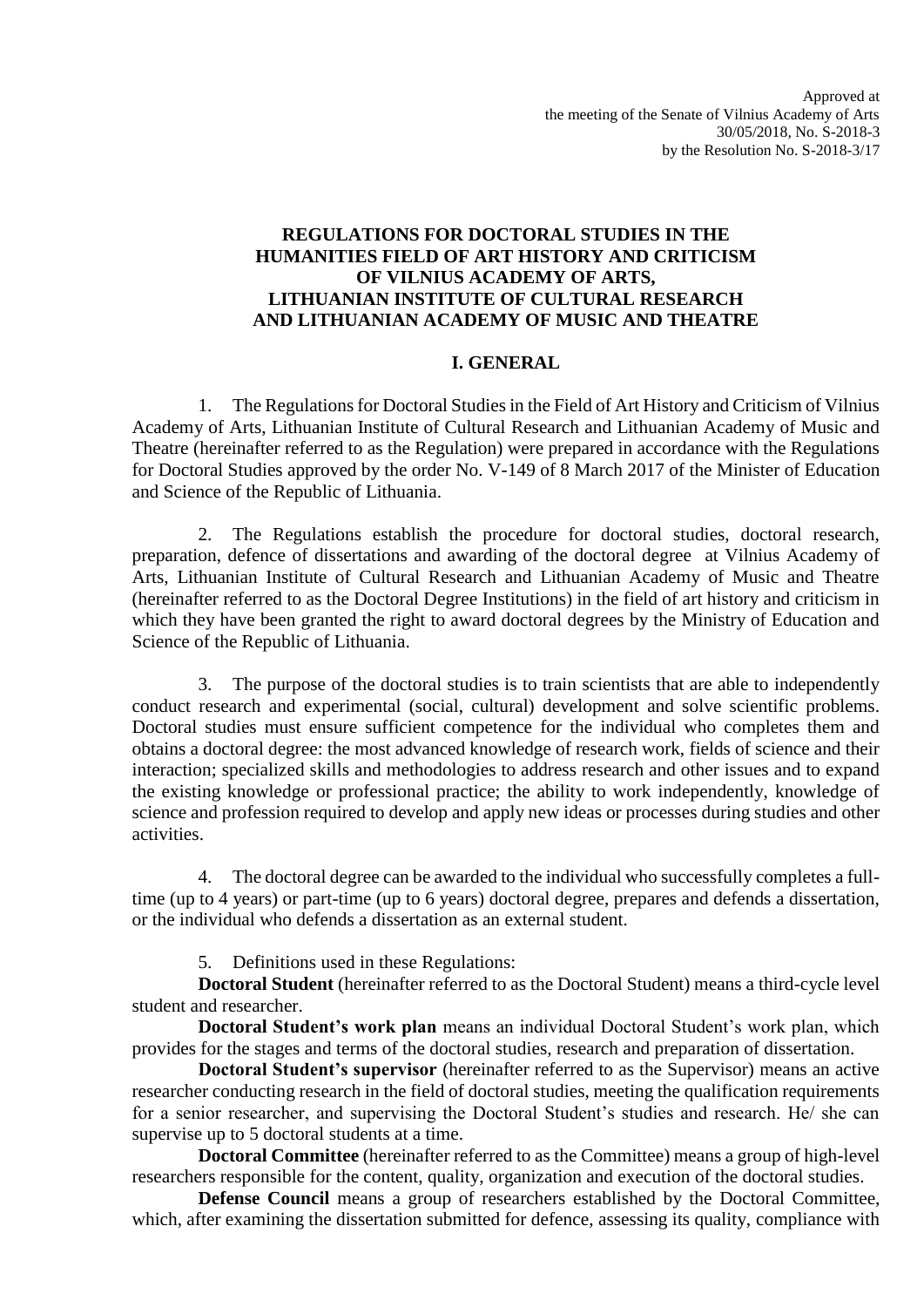the dissertation requirements and the scientific competence of the Doctoral Student, decides whether the candidate should be awarded a doctoral degree.

**Coordinating Institution** means an institution appointed by the agreement on the joint activities of Doctoral Institutions which manages and coordinates the process of doctoral studies.

**Doctoral Student's institution** means the institution where the Doctoral Student conducts the doctoral studies and research and prepares his/ her dissertation.

**Doctoral Department** means the unit of the coordinating institution responsible for the documents related to the doctoral studies.

6. The Committee of Art History and Criticism must include at least 9 researchers, who, by consensus, must be representatives of all three Doctoral Institutions who have been assigned positions at the institution that has obtained the right to award doctoral degrees through a competition procedure. At least two thirds of the members of the Committee must be researchers in the field of art history and criticism. The Committee may also include researchers from other fields of humanities that are close to the field of art history and criticism. At least half of the members of the Committee and its chairperson must meet at least the minimum qualification requirements for persons seeking to obtain the position of chief researcher. The remaining members of the Committee must meet at least the minimum qualification requirements for persons seeking to obtain the position of senior researcher. A researcher may be a member of no more than two committees.

7. After acquiring the right to award doctoral degrees in the field of art history and criticism, the composition of the Committee of the doctoral institution must be publicly announced on the websites of the doctoral institutions. The Committee elects the chairperson during its first meeting. A member of the Committee may chair the Committee for a maximum of two consecutive terms of 4 years. The chairperson is elected on a rotating basis, from all three Doctoral Institutions.

8. Changes in the composition of the Committee must be agreed with the Research Council of Lithuania.

### **II. IMPLEMENTATION OF DOCTORAL STUDIES**

9. Doctoral studies and research are coordinated by the Committee.

10. The process of the doctoral studies is managed and coordinated by the institution designated by a joint activity agreement (hereinafter referred to as the Coordinating Institution).

11. The Committee:

11.1. approves the conditions for dissertation topics and the procedure for selection of possible Supervisors;

11.2. approves the conditions and procedure of the open competition for admission to the doctoral studies;

11.3. carries out the selection of dissertation topics and Supervisors for Doctoral Students:

11.4. carries out the procedure of admission to the doctoral studies;

11.5. considers and submits for approval the candidacies of Doctoral Student Supervisors and Advisers; mediates in the appointment of Advisers; considers the requests for replacement of the Supervisor or Adviser;

11.6. approves the curriculum for doctoral studies in the field of art history and criticism and the amendments thereof; the Doctoral Students' work plans; the examination committees;

11.7. provides conclusions on doctoral studies, research, publication of the results thereof and doctoral dissertation preparation plans and the implementation thereof; postponement of the terms provided for in the Doctoral Student's work plan;

11.8. carries out the assessment of Doctoral Students;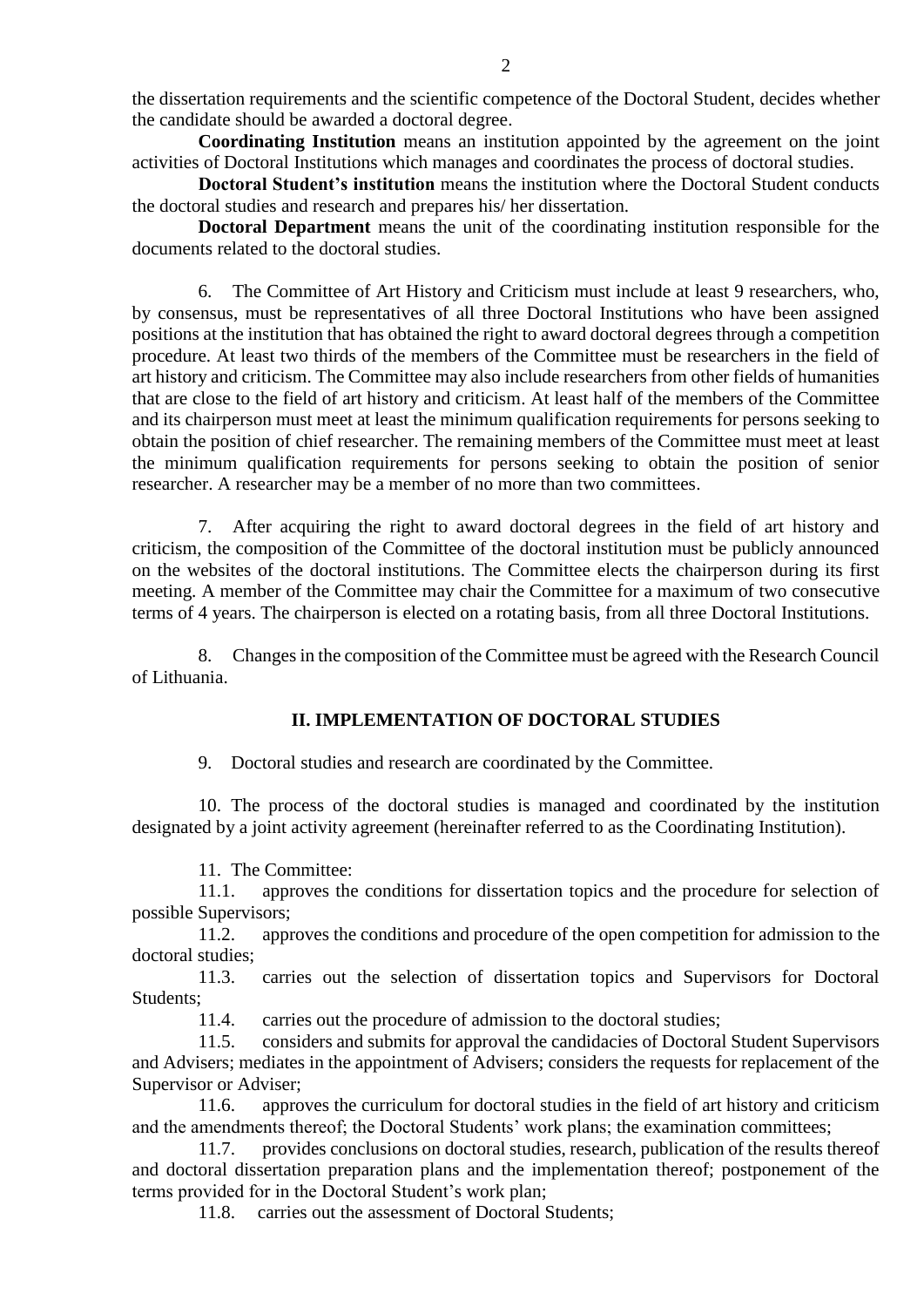11.9. Ensures a successful process of the doctoral studies and works on improving its

level;

- 11.10. evaluates the prepared doctoral dissertations;
- 11.11. forms the Defence Councils.

12. The documents of meetings of the Committee are handled by the secretary of the meeting, and the minutes of the meeting are signed by the chairperson of the Committee and the secretary of the meeting. All submissions, proposals and minutes of decisions are submitted by the Committee to the Doctoral Department of the Coordinating Institution which prepares the material for the headsof the Doctoral Institutions or the persons authorized by them.

13. Decisions taken by the Committee shall be valid if at least 2/3 of its members, (including those attending by teleconference) are present at the meetings, including the chairperson. Members of the Committee who are unable to attend a meeting may submit their views on the matters discussed in advance in writing or by e-mail, but this is not considered to be a vote. The views expressed are presented during the meeting. The Committee adopts its final decision by voting. Decisions are deemed adopted if at least 2/3 of the members of the Committee vote in their favour. The minutes of meetings of the Committee are stored for 6 years with the Doctoral Department of the Coordinating Institution and then transferred to the archives of the Coordinating Institution.

14. An electronic survey may be conducted to discuss the matter under consideration by the Committee. The members of the Committee express their views on the matter under consideration and vote by electronic means. The agenda of an electronic meeting may not include matters requiring a secret ballot.

15. At the end of the meeting, the chairperson of the Committee forwards the documents to the Doctoral Department of the Coordinating Institution.

16. The Coordinating Institution:

16.1. announces the competitions for topics and supervisors for Doctoral Students under the terms and conditions and in accordance with the procedure established by the Committee;

16.2. announces the open competitions for admission to doctoral studies under the terms and conditions and in accordance with the procedure established by the Committee;

16.3. accepts documents for the doctoral candidates;

16.4. submits reports on the implementation of doctoral studies to the Ministry of Education and Science, Research Council of Lithuania and other bodies referred to in the legislation;

16.5. collects information related to the process of doctoral studies;

16.6. stores the minutes of meetings of the Committee and other documents;

16.7. prepares the material for the Doctoral Institutions on the basis of the documents ofthe Committee:

16.8. collects documents from the Doctoral Institutions and forwards them to the Committee;

16.9. prepares joint draft documents;

16.10. manages the production, records and registration of doctoral diploma forms;

16.11. issues and registers doctoral diplomas.

17. The Doctoral Student's institution (when the Doctoral Student's institution is not the Coordinating Institution):

17.1. manages the transferred state budget funds for the implementation of the Doctoral Student's study curriculum and research, preparation and defence of the doctoral dissertation, remuneration for the work of the supervisor and Adviser and the related expenses;

17.2. awards scholarships to Doctoral Students;

17.3. prepares documents for the implementation of doctoral studies, appointment of Supervisors and Advisers of Doctoral Students, establishment of the Defence Council;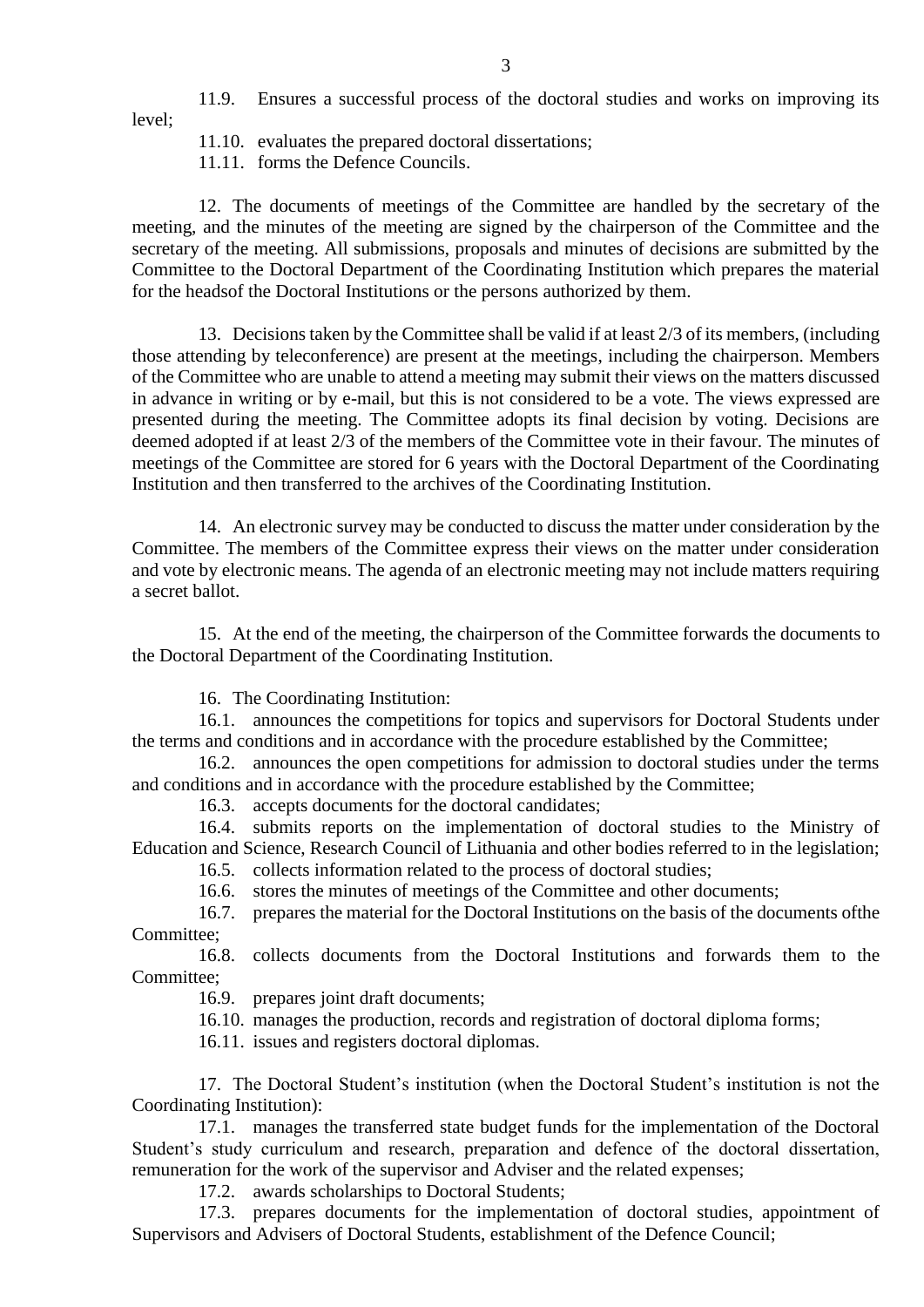17.4. organizes the preparation of the curriculum and research plan for the Doctoral Student, publication of the doctoral dissertations and their summaries, defence of the dissertations;

17.5. creates appropriate conditions for the Doctoral Student to prepare and implement the doctoral curriculum and individual work plan, to prepare and defend the doctoral dissertation;

17.6. prepares and maintains the Doctoral Student's file. The Doctoral Student's file is stored with the Doctoral Student's institution during the doctoral period and for one year after the defence of the dissertation, after which it is transferred to the archive of the Doctoral Student's institution;

17.7. prepares and submits reports to the Coordinating Institution on the progress of the doctoral studies;

17.8. forwards the necessary documents of the Doctoral Student to the Coordinating **Institution** 

18. Doctoral studies and research are organized by the departments/ research divisions of the Doctoral Institution, to which the Doctoral Students are assigned by the order of the head of the Doctoral Institution upon the recommendation of the Committee. These departments:

18.1. supervise the progress of the process of the Doctoral Student's doctoral studies;

18.2. provide methodological assistance; promote mobility of the Doctoral Student;

18.3. for each assessment of the Doctoral Student, submit to the Committee their conclusion on the results of the Doctoral Student's studies and research, the expediency of continuing the doctoral studies.

## **III. ADMISSION TO THE DOCTORAL STUDIES**

19. Persons are admitted to the doctoral studies in the field of art history and criticism by announcing an open competition. The competition is open to persons with a master's degree or an equivalent higher education degree.

20. State-funded doctoral positions in the field of art history and criticism are allocated to doctoral institutions by the Ministry of Education and Science.

21. The competition for dissertation topics and supervisors of doctoral students is announced not later than one month before the announcement of the competition for admission to doctoral studies. The topics must be in line with the research directions of the Doctoral Institutions. The terms and conditions of the competition are be approved by the Committee.

22. If the topic or the supervisor is not proposed by the Doctoral Institution, this institution must provide an official approval of securing funding for the doctoral studies.

23. The competition is organized by the Doctoral Department and carried out by the Committee. The list of dissertation topics and Supervisors of Doctoral Students of Doctoral Institutions selected by the Committee during the competition is formalized in the minutes of the Committee, which are signed by the chairperson of the Committee and the secretary of the meeting. The Committee submits the minutes of the meeting on dissertation topics and Supervisors of Doctoral Students to the Doctoral Department of the Coordinating Institution, which is responsible for announcing the list of dissertation topics selected during the competition on the websites of all three Doctoral Institutions.

24. Upon the recommendation of the Committee, Doctoral Institutions announce an open competition for admission to doctoral studies and the terms and conditions of the admission.

25. A candidate may submit an application to participate in an open competition for doctoral studies to any Doctoral Institution. The following documents must be submitted together with the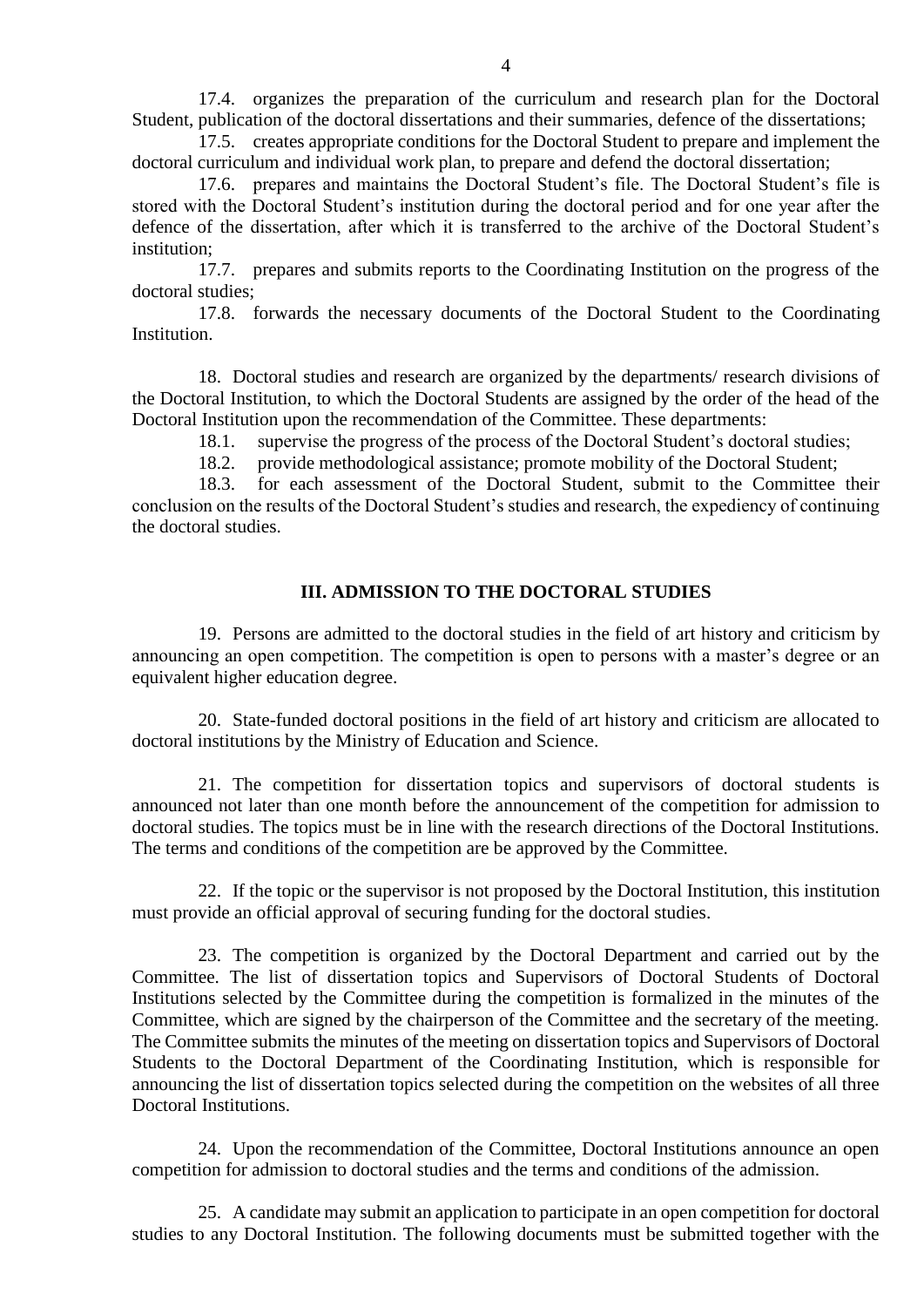application, which must include the field and form of studies and the order of priority of the desired dissertation topics (not more than two):

25.1. a diploma certifying the master's or equivalent degree, its annex/ supplement (originals and copies, the originals are returned immediately); a certificate issued by the Centre for Quality Assessment in Higher Education on the recognition of higher education degree obtained abroad;

25.2. reference letters from two researchers in the field of art history and criticism (prepared in the calendar year when the competition for admission is taking place);

25.3. a CV;

25.4. a list of research papers and copies of such papers;

25.5. other documents specified in the terms and conditions of admission to the doctoral studies.

26. The competition for admission to doctoral studies is announced once a year. The competition for admission is organized by the Doctoral Department and carried out by the Committee. Doctoral Institutions conduct their separate admissions by indicating the topics of the field of art history and criticism. All candidates must attend the interviews with the Committee members.

27. The heads of the Doctoral Institutions or persons authorized by them sign bilateral agreements of the established form with the persons admitted to full-time and part-time doctoral studies in the field of art history and criticism during the competition.

28. The selection criteria for doctoral candidates are the following:

28.1. research project;

28.2. correspondence between the degrees, scientific publications and scientific experience with each selected topic;

28.3. motivational interview;

28.4. scientific publications (monographs, scientific studies, scientific papers in peerreviewed publications, book sections, scientific dissemination publications, etc.);

28.5. knowledge of foreign languages;

28.6. other criteria approved in the minutes of the Committee.

29. The selection criteria, their coefficients and the calculation of the competitive score are approved in the minutes of the Committee each academic year.

30. Based on the selection criteria, the Committee assigns points to the candidates and establishes a priority ranking according to the highest competitive score. These competitive candidate lists and the decision on the proposal to admit or not to admit a candidate to the doctoral studies are recorded in the minutes of the Committee. It is signed by the chairperson of the Committee and the secretary of the meeting. The Committee submits the minutes of the meeting to the Doctoral Department of the Coordinating Institution.

31. On the basis of the minutes of the meeting, the candidates to doctoral studies are admitted by orders of the heads of the Doctoral Institutions, by indicating the scientific field, the nature of funding, the Doctoral Institution, the topic of the dissertation, and the form of the doctoral studies.

32. If there are any vacancies after the admission according to the quotas held by the Doctoral Institutions or a certain part of the admitted candidates does not come to study at the beginning of the academic year, the Doctoral Department may announce a second admission stage, which is carried out in accordance with the same procedure. Applicants who receive a negative evaluation may not participate in the second admission stage during the same year.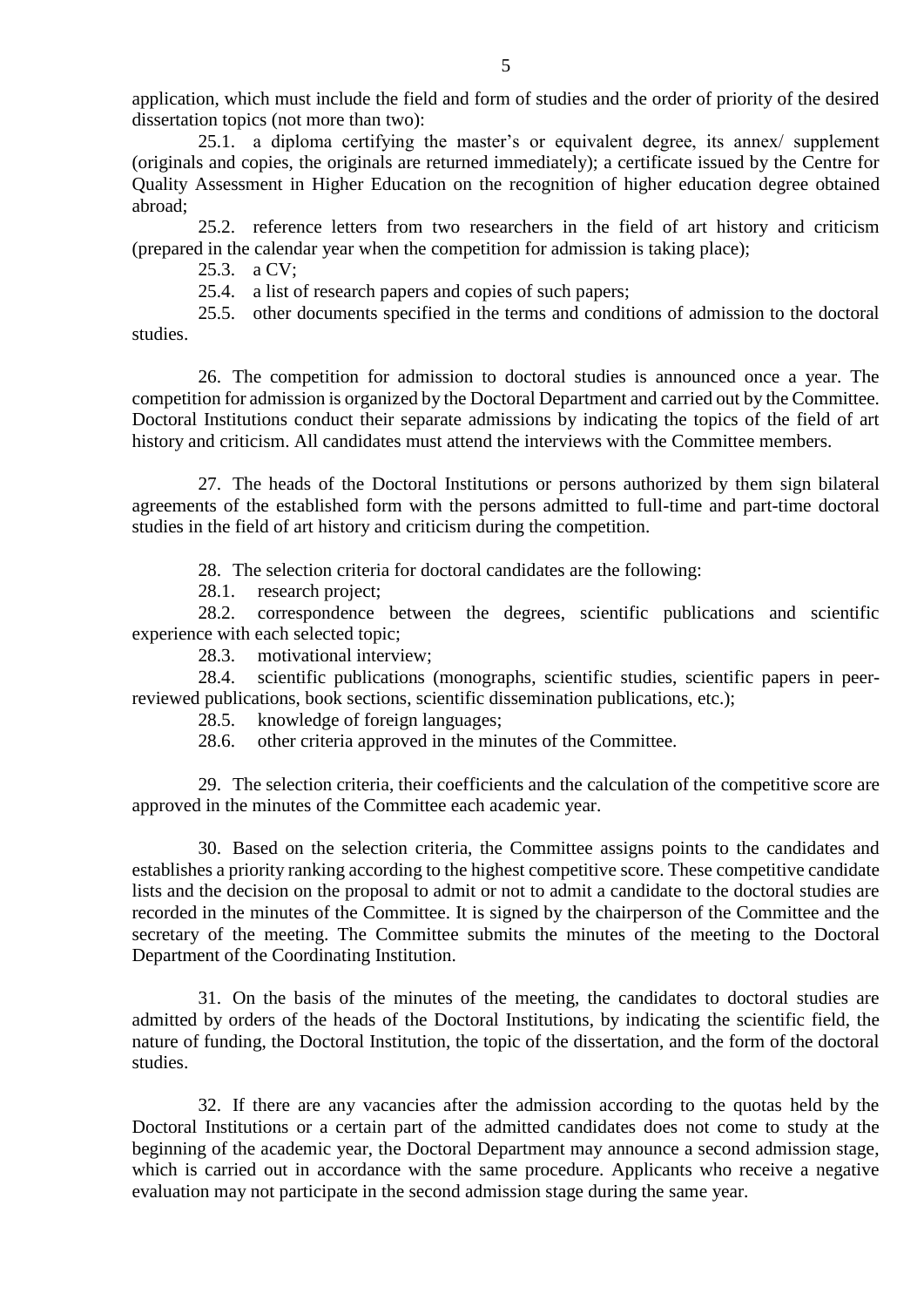33. Applicants who do not receive state-funded positions during the competition may, on the proposal of the Committee, choose paid doctoral positions by paying the doctoral study fee set by the Doctoral Institution with which they sign the agreements.

34. Foreign (non-European Union (hereinafter referred to as the EU)) citizens applying for a doctoral position and holding a master's degree or an equivalent higher education diploma, in addition to the documents referred to in paragraph 25, also submit a document confirming the recognition of the foreign degree and are assigned a state-funded position in accordance with the procedure established in the legislation or pay the doctoral study fee set by the Doctoral Institution with which they sign the agreements.

35. EU citizens participate in the competition in accordance with the general procedure.

36. The Committee organizes a meeting (or meetings) of the Committee with the newly admitted Doctoral Students no later than one month after the beginning of the academic year. Supervisors are assigned to them, dissertation topics are planned, they are assigned to the department/ research division of the Doctoral Institution. The submission of the Committee is recorded in the minutes of the meeting. Extracts of this protocol are submitted to each Doctoral Institution separately. The minutes and extracts from the minutes are forwarded to the Doctoral Department of the Coordinating Institution.

37. Upon the recommendation of the Committee, the heads of the Doctoral Institutions or persons authorized by them approve the topics and the Supervisors of the Doctoral Students by orders, and assign the Doctoral Students to the departments/ research divisions.

38. The files of the persons not admitted to the doctoral studies are stored for one year with the Doctoral Department of the Coordinating Institution.

39. The person who submits an application for participation in the competition for doctoral admissions and is not accepted can submit an appeal to the appeal commission appointed by the order of the Rector of the Coordinating University within the term specified in the Rules for Admission to Doctoral Studies.

## **IV. SCIENTIFIC SUPERVISION OF DOCTORAL STUDENTS**

40. The Doctoral Student's studies and research are supervised by the Supervisor of the Doctoral Student.

41. If required, Advisers are also appointed for the Doctoral Student (not more than two), who may also be researchers in other areas (branches) of the studies. Advisers to the Doctoral Student may be appointed no earlier than in the second year of the doctoral studies. Adviser means an active researcher conducting research in the field of doctoral studies, meeting the qualification requirements for a senior researcher and advising the Doctoral Student.

42. The procedure for the approval of Advisers for the Doctoral student (if the Doctoral Student, the Supervisor and the Committee deem them necessary) is the same as in case of the Supervisor.

43. The Supervisor and the Advisers must participate in the process of the doctoral studies and in the international scientific-expert activities. The Committee forwards the written consents of the Supervisors and the Advisers, the list of their main scientific publications and other scientific activities to the Doctoral Department of the Coordinating Institution together with the submission for approval of the Supervisors and Advisers.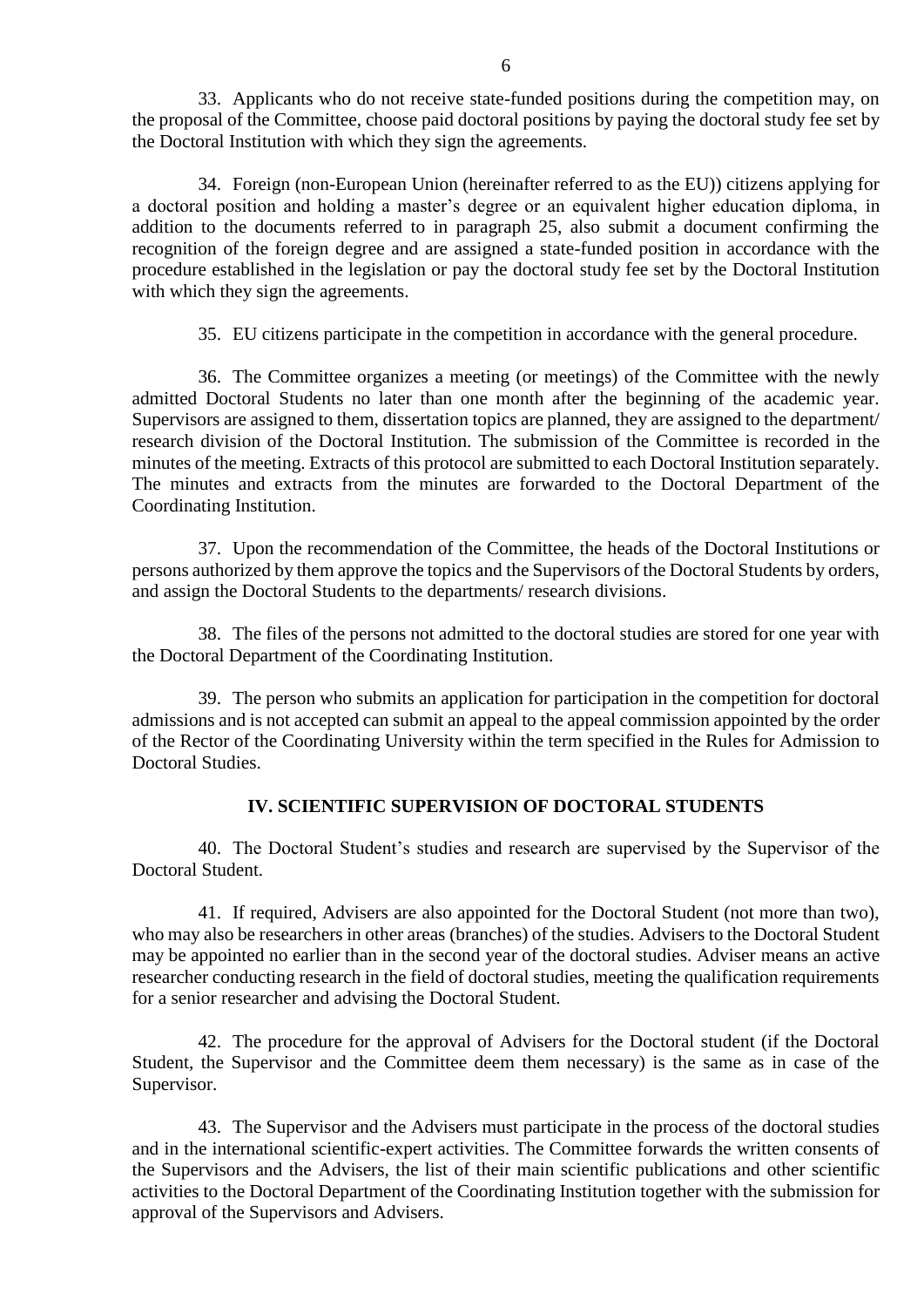44. The Supervisor:

44.1. drafts the doctoral curriculum and work plan together with the Doctoral Student;

44.2. Proposes the candidates for Advisers, if required;

44.3. supervises the research activities of the Doctoral Student and constantly monitors the progress of the Doctoral Student's doctoral studies;

44.4. for each assessment of the Doctoral Student, provide his/ her conclusion on the results of the Doctoral Student's studies and research, and the expediency of continuing the doctoral studies;

44.5. assists the Doctoral Student in solving organizational issues related to studies and preparation of his/ her dissertation;

44.6. together with the Doctoral Student is responsible for the quality preparation of the doctoral dissertation.

45. The Adviser to the Doctoral Student:

45.1. advises the Doctoral Student in certain directions (areas) of studies;

45.2. organizes the execution of research or experiments in other divisions of Doctoral Institutions, Lithuanian or foreign universities and (or) research institutes.

46. If, for important reasons, the Supervisor or the Adviser is replaced, such replacement is agreed and approved in the same manner as the appointment of the Supervisor and the Adviser.

47. The Doctoral Student has the right to submit a reasoned request addressed to the head of the Doctoral Student's institution to replace the Supervisor no later than one year before the end of the doctoral studies. The head of the Doctoral Student's institution or the person authorized by him/ her directs the Doctoral Student's application to the Committee, which must discuss it in a meeting within 1 month. If the Doctoral Student's request is approved, the Committee, taking into account the topic of the Doctoral Student's dissertation, announces a competition for the position of the Supervisor for the Doctoral Student. If the committee does not approve the Doctoral Student's request, the Supervisor continues the supervision of the Doctoral Student. Replacing the Supervisor less than one year before the end of the doctoral studies is only possible for an important reason and upon the decision of the Committee.

## **V. DOCTORAL STUDENT'S WORK PLAN AND PROCEDURE OF STUDIES**

48. The Supervisor and the Doctoral Student prepares the Doctoral Student's work plan no later than within one month from the approval of the Supervisor. The plan must include deadlines for all activities. Research activities begin from the  $1<sup>st</sup>$  semester of the studies.

49. The volume of the doctoral studies is at least 30 credits. Credits are obtained by studying at least 3 subjects/ modules. Credits can also be accumulated by participating in international schools for Doctoral Students during the Doctoral Student's part-time studies abroad. The decision on the inclusion of such credits is made by the Committee.

50. If the person admitted to doctoral studies has a master's degree or an equivalent higher education degree that is not in the field of art history and criticism, he/ she may be assigned additional foundation courses in accordance with the recommendations of the Committee.

51. The doctoral study program in the field of art history and criticism consists of subjects/ modules appointed by the Committee and elective doctoral subjects/ modules in the field of art history and criticism and/ or related sciences. The doctoral study program in the field of art history and criticism and its modifications are approved during the meeting of the Committee.

52. The Doctoral Student must attend the compulsory study subjects/ modules determined by the Committee and included into his/ her doctoral study curriculum. Other subjects/ modules are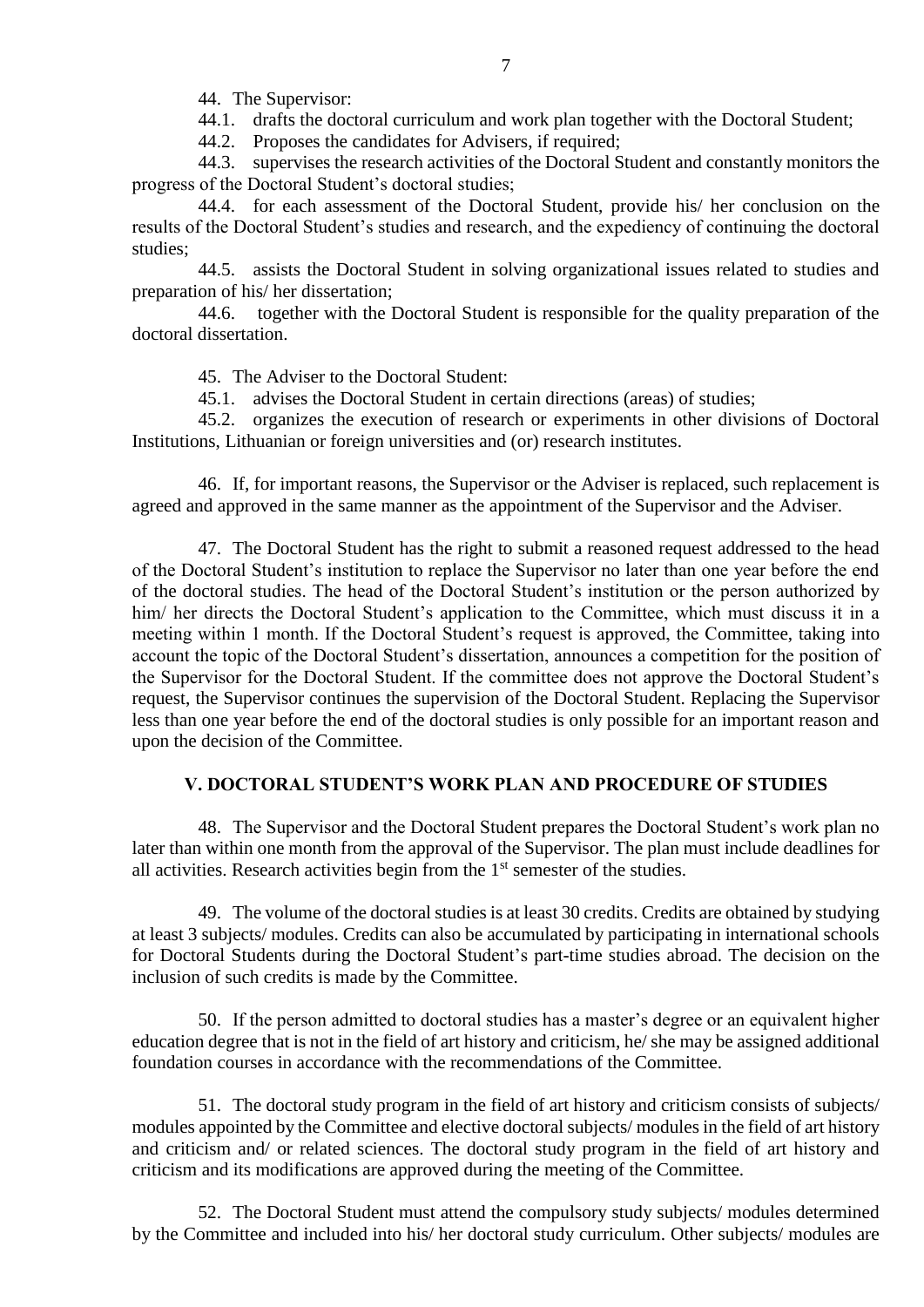selected by the Doctoral Student in coordination with the Supervisor, taking into account the individual research needs, from the list of elective subjects/ modules prepared by the Committee.

53. The doctoral study curriculum must consist only of subjects/ modules approved by the Committee. The Doctoral Department controls that only the approved subjects/ modules that correspond to the doctoral study curriculum are included in the Doctoral Students' work plans.

54. The Doctoral Student, in coordination with the Supervisor and the Committee, enters the subjects planned to be studied into the individual curriculum, which is an integral part of the Doctoral Student's work plan.

55. Doctoral studies may be taught by persons who have a scientific degree and meet the requirements<sup>1</sup> of at least a senior researcher, whose research and publications of the last five years correspond to the subject matter of the taught subjects.

56. Doctoral lectures/ seminars are organized by the Doctoral Department. Lectures can be organized on subjects/ modules that are included in the individual work plans of at least three Doctoral Students. In all other cases, subject modules are studied independently, with consultations attended periodically.

57. The Doctoral Student's research plan, which is an integral part of the Doctoral Student's work plan, includes the following: review of scientific literature, research, some of which can be carried out at high-level foreign research centres, analysis of data, writing of scientific papers, presenting a report at a scientific conference, preparing a dissertation, etc.

58. The department/ research division of the Doctoral Student's institution reviews the Doctoral Student's work plan and presents its conclusions to the Committee. The Doctoral Student's work plan is approved by the Committee. This plan is submitted by each Doctoral Student to the Doctoral Department no later than within one month after it is approved by the Supervisor and it is stored in the Doctoral Student's file.

59. The Doctoral Student carries out the study curriculum and research in accordance with the approved work plan. The content, quality, scope and terms of the performed research are evaluated during the Doctoral Student's assessment. At the end of each academic year, the Committee reviews the Doctoral Student's work plan and, if necessary, approves its modifications.

60. The Doctoral Student is provided with the opportunity to use the equipment in the departments, laboratories and other scientific units of the Doctoral Institutions required for the research provided for in his/ her research plan. If certain research is not possible at the Doctoral Institutions, the Doctoral Student may be sent to conduct his/ her research at another national or foreign research institution.

### **VI. EXAMINATION AND ASSESSMENT OF THE DOCTORAL STUDENT**

61. The studies of each subject/ module are completed by an examination. There must be at least three examiners. The composition of the examination committee is approved by the Committee. Lecturers of the subject/ module studied, members of the Committee, as well as other researchers – active specialists in that scientific area (they may also be from other research and study institutions), including the Supervisors and the Advisers, may be appointed as members of the examination committee.

 $\overline{a}$ 

<sup>&</sup>lt;sup>1</sup> Requirements of paragraph 4.2 for the description of the minimum qualification requirements for the positions of researchers of state research and study institutions, approved by Resolution No. VII-71 of 16 May 2011 of the Research Council of Lithuania.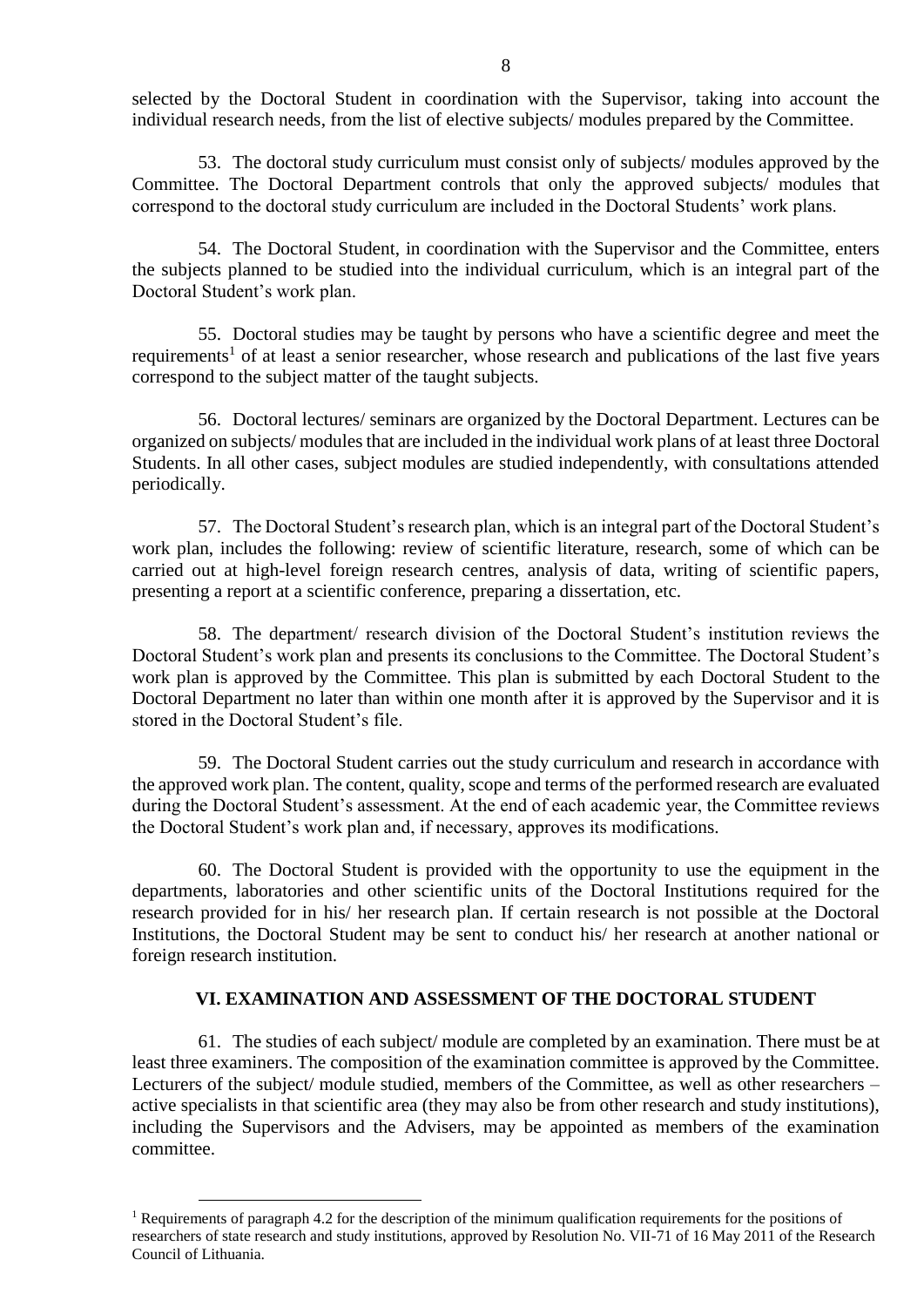62. After passing the examination, an examination report is completed and signed by all examiners. Such examination reports are stored in the Doctoral Student's file at the Doctoral Department.

63. If the Doctoral Student fails to pass the examination, it may be retaken once, but not earlier than after one month. If the Doctoral Student fails the examination for the second time, an extraordinary assessment is announced.

64. For full-time Doctoral Students, all examinations must be passed during the first two years, and for part-time Doctoral Students – during the first three years of their doctoral studies.

65. At the request of the Doctoral Student and with the approval of the Supervisor, the Committee may accept the previously passed examinations of subjects studied in accordance with the doctoral study curricula.

66. Twice a year, the Doctoral Student accounts for the department/ research division of the Doctoral Student's institution within the deadlines set by the Committee. The department/ research division, in the presence of the Doctoral Student and his/ her Supervisor, evaluates the implementation of the Doctoral Student's work plan and submits its conclusion to the Committee. The Supervisor of the Doctoral Student submits a written evaluation of the Doctoral Student's activities to the department / research division. The Doctoral Department forwards the Doctoral Student's assessment documents discussed at the department/ research division to the Committee, which assesses the Doctoral Student either positively (thus approving the continuation of the doctoral studies and adjusting the curriculum for the next academic year) or negatively (thus proposing to terminate the doctoral studies) or proposes to postpone the assessment for a period not longer than 3 months until the shortcomings in the implementation of the work plan are eliminated. The Doctoral Student and his/ her Supervisor may be invited to attend the meeting of the Committee.

67. If the doctoral student clearly does not comply with the requirements of the study or research program, an extraordinary assessment may be initiated upon the recommendation of the Doctoral Student's Supervisor, the head of the department or the Committee.

68. The negatively assessed Doctoral Student is expelled from the doctoral studies by the order of the head of the Doctoral Student's institution.

69. The report of the Committee on the assessment of Doctoral Students and the documents submitted for the assessment of the Doctoral Student are forwarded to the Doctoral Department, which stores these documents in the doctoral students' files.

70. The head of the Doctoral Student's institution or the person authorized by him/ her may, upon receipt of the Doctoral Student's request and the Supervisor's consent, grant an academic leave for up to one year. No scholarship is paid during the leave.

71. The head of the Doctoral Student's institution or the person authorized by him/ her, upon receipt of the Doctoral Student's request and the Supervisor's consent, may, for important reasons (illness, maternity leave, etc.), issue an order to:

71.1. extend unpaid academic leave;

71.2. postpone the date of examination and annual assessment indicated in the Doctoral Student's individual curriculum for no longer than 3 months.

72. Requests of Doctoral Students are registered and draft orders are prepared by the institution of the Doctoral Student.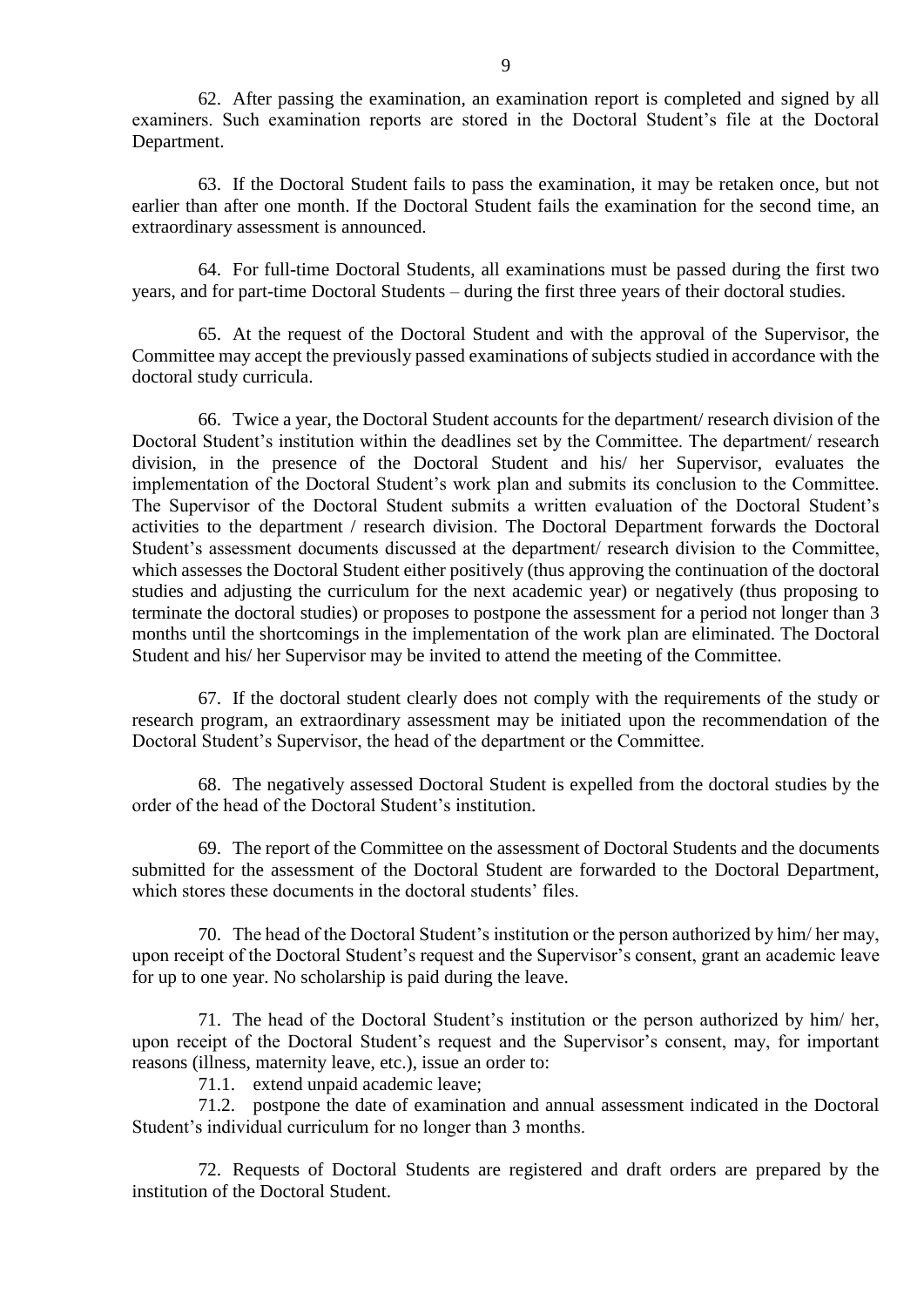### **VII. TRIPS, SCHOLARSHIPS, APPEALS, OTHER PROVISIONS**

73. During the period of the studies, persons admitted to state-funded full-time doctoral positions are paid a scholarship of the amount established by the Government of the Republic of Lithuania. The scholarship is paid by the Doctoral Student's institution.

74. If the assessment is postponed for a full-time state-funded Doctoral Student upon the recommendation of the Committee, the scholarship is not paid during the period of the postponed assessment.

75. If the studies are temporarily terminated and the Doctoral Student returns to the studies on the day that is not the last or the first day of the month, the duration of the doctoral studies is also not calculated for all calendar days of the month and the Doctoral Student is paid a corresponding amount of the scholarship.

76. If the doctoral student falls ill, he/ she or his/ her relatives must notify the Doctoral Department no later than within three days. Upon returning after illness, he/ she must present a certificate for that period. The certificate is the basis for allowing the postponement of deadlines by the order of the head of the Doctoral Student's institution or the person authorized by him/ her. The duration of the doctoral studies is not changed due to illness. In the event of a prolonged illness, the Doctoral Student may request the permission to suspend the studies and take academic leave.

77. The Doctoral Student may conduct research or study part-time (recommended for at least 3 months) in other domestic or foreign institutions. This period is included in the total duration of the doctoral studies and paid in full. Such trips are carried out in accordance with the procedure of business trips established by the Government, by the order of the head of the Doctoral Student's institution or the person authorized by him/ her, upon submission of an application of the established form agreed with the head of department and the Supervisor of the Doctoral Student. The costs of the trip can be covered by projects or programs managed by the Research Council of Lithuania, the division of the Doctoral Student's institution, the host institution and other sources. The travel allowance may be paid in full or in part before departure.

78. At the request of Doctoral Students, pedagogical practice may be provided.

79. A reasoned appeal or complaint regarding the non-awarded degree, rejection of an external or Doctoral Student's application for the defence of the dissertation and other issues related to the organization and execution of the doctoral studies must be submitted within 14 working days and addressed to the head of the Doctoral Institution. The head of the Doctoral Student's institution forwards the appeal or complaint to the Committee and the respective departments of the Doctoral Institutions or to specifically created structures for examination. The appeal or complaint must be examined and the decision made within two months of receiving it. The decision of the Doctoral Student's institution is sent to the claimant within 5 business days after the decision.

#### **VIII. DOCTORAL DISSERTATION AND ITS DEFENSE**

80. A doctoral dissertation consists of the following: the text of the dissertation, a summary and the copies of scientific publications on the topic of the dissertation by the person submitting the dissertation for defence (hereinafter referred to as the Dissertation Candidate).

81. A scientific monograph written by the Dissertation Candidate without any co-authors may also be submitted as a doctoral dissertation. A summary of the monograph must be provided. In this case, other scientific publications may be provided if they are required to present the topic of the dissertation.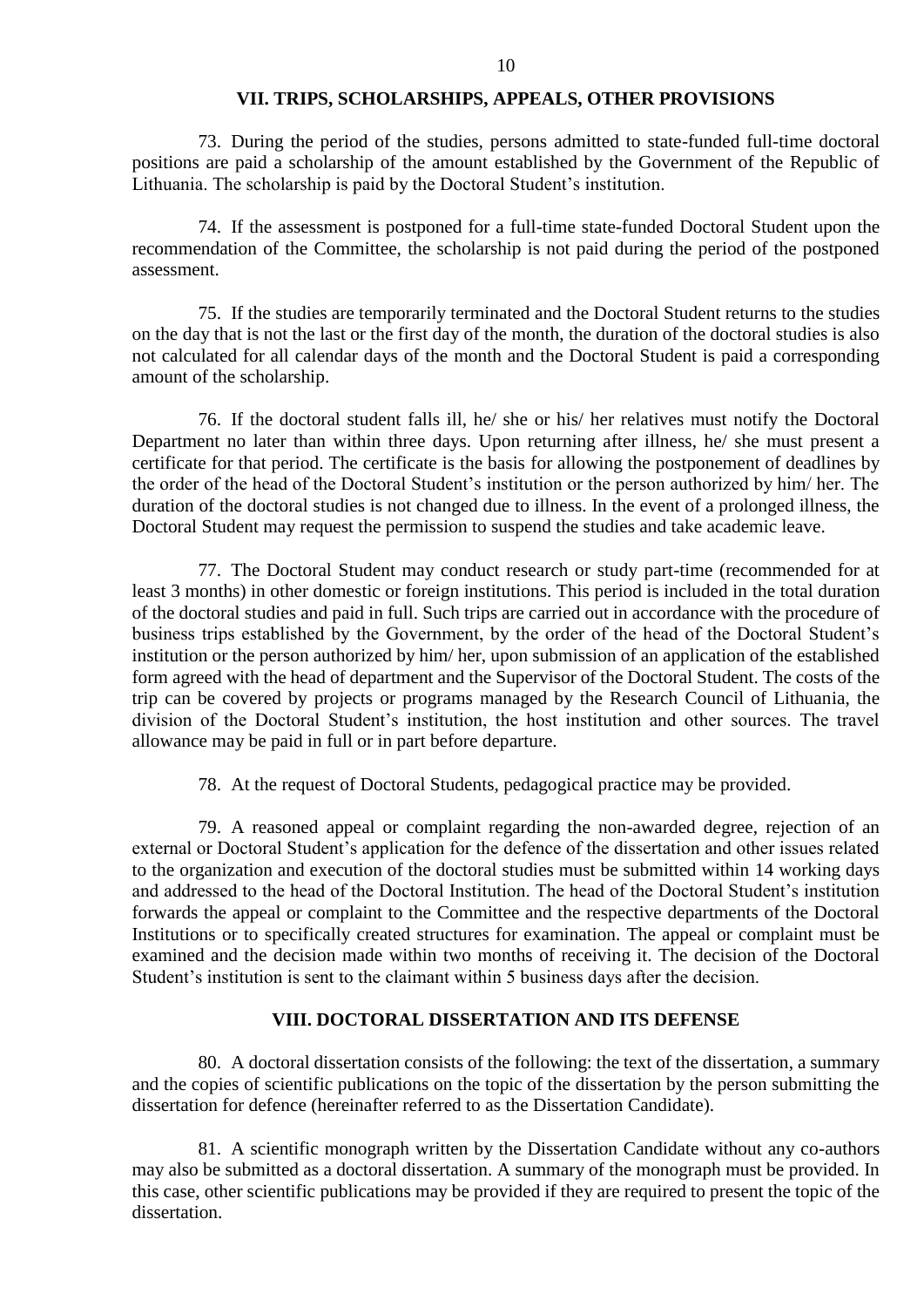82. The doctoral dissertation (hereinafter referred to as the Dissertation) must define the purpose of the work, specify the problems to be addressed and the scientific novelty of the work, provide an overview of international studies on the topic of the Dissertation, present the research methods used for the purpose of the Dissertation, discuss the results of the research, substantiate their validity and relationship with the data of other researchers, provide the conclusions and other aspects that the Dissertation Candidate considers important. The Dissertation must also be accompanied by a list of scientific conferences where the results of the Dissertation research were published, and a description of personal, scientific and creative activities of the Dissertation Candidate.

83. The Dissertation must be written in Lithuanian or in English, if approved by the Committee – in the language other than Lithuanian or English. A summary of the Dissertation or a scientific monograph defended as a Dissertation (recommended volume is not less than 0.5 and not more than 1 author's sheet) must be prepared in Lithuanian or in English (not in the language in which the Dissertation is written). If the Dissertation is written in a language other than Lithuanian or English, two summaries must be prepared (in Lithuanian and in English). The Dissertation and the summary must be written in a correct language.

84. The Dissertation and its summary must include the Supervisor and the Advisers, and in case of the summary – the composition of the Defence Council. If the Supervisor of the Doctoral Student was replaced, the previous Supervisor and the period of his/ her work must also be indicated. Specific Dissertation requirements and examples of the first and the second pages of the Dissertation and its summary are provided in *Annex 1*.

85. The Doctoral Student may submit his/ her Dissertation for defence when he/ she:

85.1. has passed all the examinations provided for in the Doctoral Student's work plan;

85.2. the most important results of his/ her research were announced in at least two papers published (or accepted for publication) in peer-reviewed scientific publications, one of which must be published in an international publication, more than half of the members of the editorial board of which are not from the country in which it is published or in a scientific monograph;

85.3. has presented the results of his/ her research at international scientific events;

85.4. has completed at least three months of an internship at a foreign research and study institution(s) (recommended);

85.5. has prepares the Dissertation and its summary in accordance with the requirements of *Annex 1*.

86. The Doctoral Student presents the prepared Dissertation at the meeting of the Committee in the presence of the Supervisor and the Advisers. The Committee appoints two experts to evaluate the Dissertation, its draft summary, the Doctoral Student's scientific papers and the qualification achieved. The experts must meet at least the requirements for a senior researcher.

87. The experts appointed by the Committee evaluate, with objective reasoning, the problems and objectives of the Dissertation, the scientific novelty, relevance and originality of the work; an overview of the research conducted in Lithuania and abroad in the field of the topic of the Dissertation defended, the research methodology described; the reliability and validity of the results obtained; the validity of the wording of the defended conclusions and the adequacy of the essence of the research; the compliance of the draft summary with the content of the Dissertation; the correspondence between the published scientific papers and the research results set out therein and the main statements of the defended Dissertation. Their written conclusions are discussed during the next meeting of the Committee.

88. The Committee may decide the following:

88.1. the Dissertation or its summary needs to be corrected: the Dissertation is returned to the Doctoral Student. The discussion of the revised Dissertation is commenced in accordance with the requirements of paragraph 86 et seq.;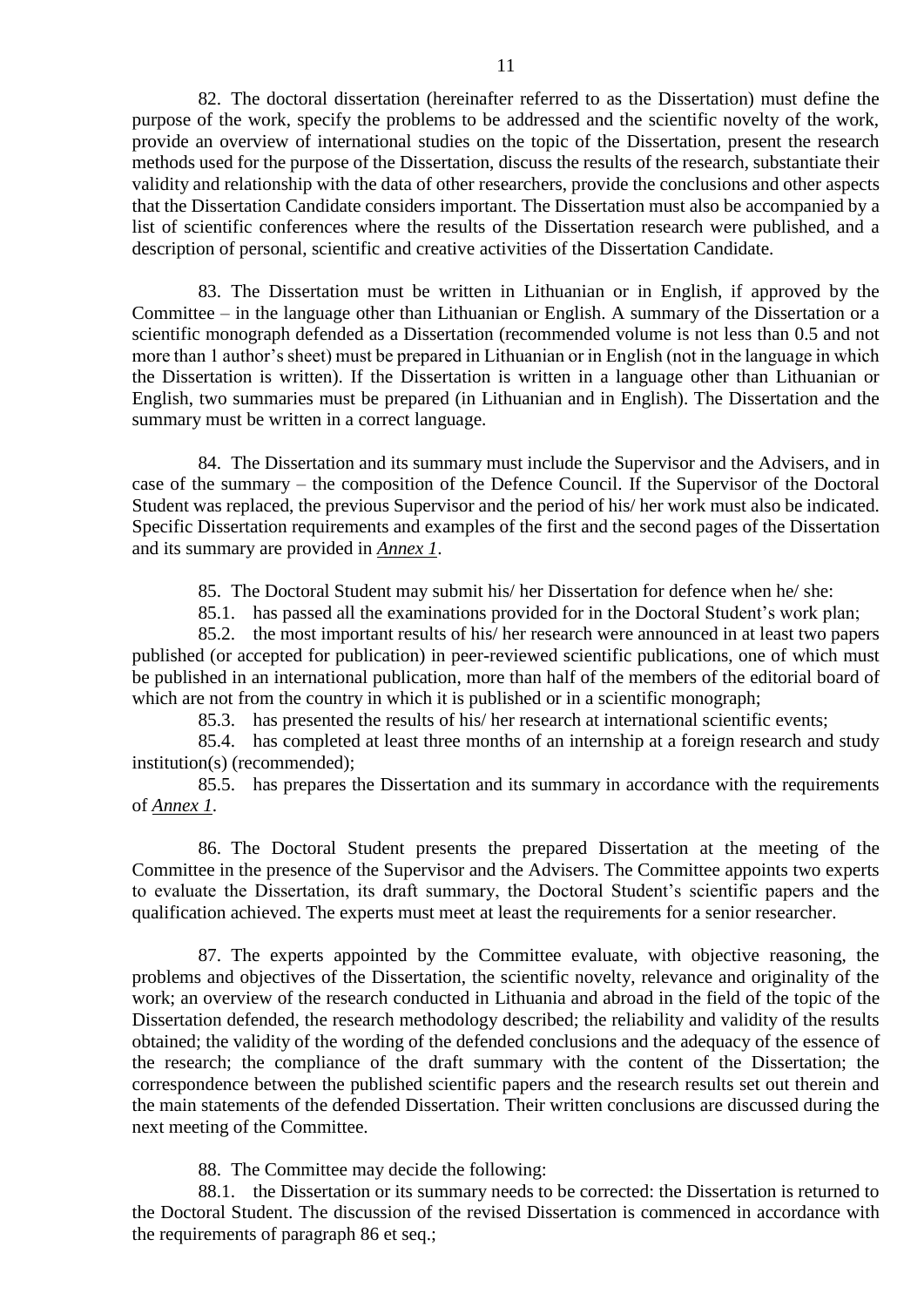88.2. the Dissertation may be submitted for defence: it complies with the paragraphs<sup>2</sup> 29– 33 of the Regulations for Doctoral Studies, the Doctoral Student has fulfilled the requirements of paragraph 35 of the Regulations for Doctoral Studies and the dissertation may be submitted for defence without any corrections or with minor corrections;

88.3. the Dissertation does not meet the requirements.

89. The Committee, having decided that the Dissertation may be submitted for defence:

89.1. prepares the draft composition of the Dissertation Defence Council;

89.2. together with the Doctoral Student's institution, organizes the receipt of the intended consents of the members of the Defence Council and the documents (lists, certificates, etc.) proving their compliance with the qualification requirements for the participants in the doctoral process;

89.3. proposes the date and place for defence of the Dissertation;

89.4. prepares the submission to the Doctoral Student's institution;

89.5. the Doctoral Department forwards the documents for the discussion of the doctoral Dissertation at the meeting of the Committee and the submission of the Committee to defend the doctoral Dissertation to the Doctoral Student's institution.

90. The Committee forms a Defence Council consisting of at least five researchers and appoints one of its members as the chairperson. The members of the Council must meet at least the requirements for a senior researcher.<sup>3</sup> No conflict of interest may arise between the members of the Defence Council and the Dissertation Candidate or his/ her Supervisor (in the case of an external Dissertation, Adviser). Members of the Defence Council may not have any joint publications with the Dissertation Candidate. More than half of the members of the Defence Council may not have any joint publications with the Supervisor of the Dissertation Candidate (in the case of an external Dissertation, the Adviser) during the last five years. The Supervisor and the Adviser of the Doctoral Student may not be members of the Defence Council. It is recommended that at least one member of the Defence Council be from a foreign research and study institution. When defending a Dissertation of a Lithuanistic nature, researchers from foreign research and study institutions may be included in the Defence Council if required. At least two members of the Defence Council must be researchers from outside of the Doctoral Student's institution. If the work is performed at an intersection of scientific fields or if it is necessary for a comprehensive evaluation of the work being defended, one member of the Defence Council may be a researcher of another scientific field. Upon recommendation of the Committee, the composition of the Defence Council and its chairperson are approved by the order of the head of the Doctoral Student's institution or the person authorized by him/ her.

91. The members of the Council submit their written feedback on the Dissertation to the Doctoral Student's institution no later than five working days before the defence of the Dissertation. The person defending the Dissertation has the right to become acquainted with the presented feedback.

92. After checking the documents, the Doctoral Student's institution prepares a draft order of the head of the Doctoral Student's institution or the person authorized by him/ her, confirming the date and place of defence of the Dissertation.

93. After signing the order of the head of the Doctoral Student's institution or the person authorized by him/ her:

93.1. the Doctoral Student completes the summary of his/ her Dissertation;

 $\overline{a}$ 

12

<sup>&</sup>lt;sup>2</sup> Order No. V-149 of 8 March 2017 on the Approval of Regulations for Doctoral Studies of the Minister of Education and Science of the Republic of Lithuania.

 $3$  Requirements of paragraph 4.2 for the description of the minimum qualification requirements for the positions of researchers of state research and study institutions, approved by Resolution No. VII-71 of 16 May 2011 of the Research Council of Lithuania.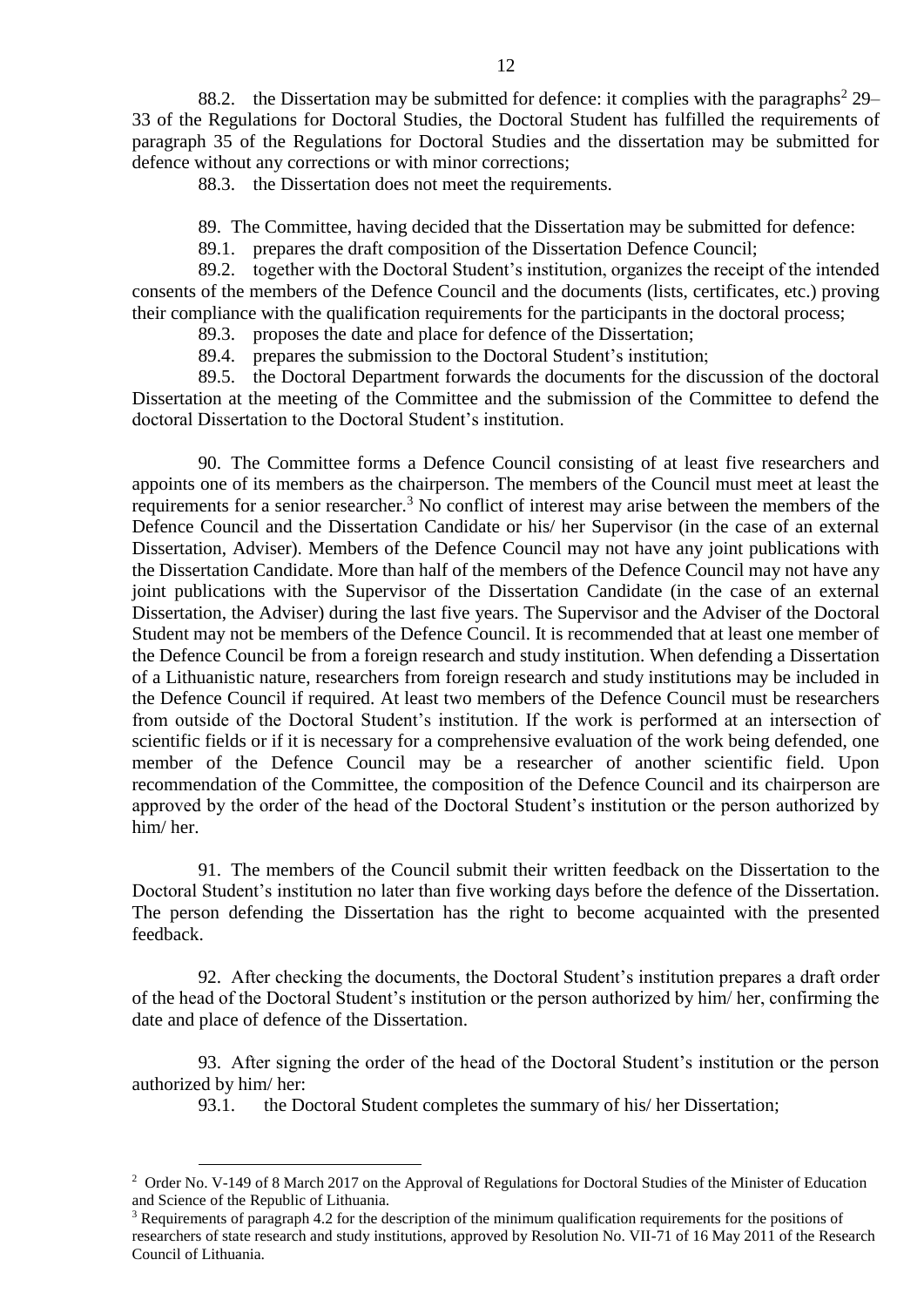93.2. the Doctoral Student's institution organizes the printing of the Dissertation and its summary in the required number of copies;

93.3. not later than 30 calendar days prior to the defence of the Dissertation, one copy of the Dissertation and the summary are submitted to the members of the Defence Council and to the libraries of Doctoral Institutions;

93.4. not later than 30 calendar days prior to the defence of the Dissertation, the Dissertation and its summary are published in the subsystem of the electronic theses and dissertations database (ETD) of the Lithuanian Academic Electronic Library (eLABa);

93.5. the Doctoral Student's institution announces the defence of the Dissertation in the Dissertation database managed by the Doctoral Institutions and the Research Council of Lithuania in accordance with its established procedure. The announcement includes the name and surname of the Dissertation Candidate, the institution where the Dissertation was prepared, the title of the Dissertation, the place and time of defence, the Supervisor, the members of the Defence Council, the scientific fields and institutions they represent and the website of the Doctoral Student's institution where the Dissertation is published.

94. The costs of printing and sending Dissertations and their summaries submitted by Doctoral Students of Doctoral Institutions are covered from the funds of the Doctoral Student's institution intended for doctoral studies.

95. The Dissertation is defended at a public meeting of the Defence Council in accordance with the Regulations of the Council for the Defense of Doctoral Dissertations in the Field of Art History and Criticism (*Annex 2*).

96. Dissertations that may contain information constituting a state, professional or commercial secret, may be defended in a closed meeting.

97. Dissertations can be defended in Lithuanian or another language. In cases where another language is used during the meeting, the need for translation into Lithuanian is determined by the Committee. The meeting is chaired by the chairperson of the Defence Council. The meeting is considered legitimate if more than half of the members of the Defence Council are present (including those present by teleconference means). During the meeting, the feedback on the Dissertation received from the non-participating members of the Defence Council and other comments are presented. The decision to award a doctoral degree is made if more than half of all members of the Defence Council vote in favour of it.

98. After the defence of the Dissertation, all documents of the defence are submitted to the Doctoral Student's institution, including the minutes of the meeting of the Defence Council and the decision on whether the Dissertation Candidate should be awarded a doctoral degree. Based on it, the Doctoral Department prepares a doctoral diploma. The diploma is signed by the heads of the Doctoral Institutions and the chairperson of the Defence Council.

99. The Doctoral Student's institution notifies the Research Council of Lithuania about the results of the defence no later than within 20 business days after the Dissertation defence meeting. The data on the defended Dissertation is submitted to the Dissertation database managed by the Council in accordance with the procedure established by the Council.

100.Within two weeks after the Dissertation defence meeting, one copy of the defended dissertation (except for the Dissertations that were defended in closed meetings) is submitted to Martynas Mažvydas National Library of Lithuania.

101.The registered doctoral diploma is awarded to the researcher in accordance with the procedure established by each Doctoral Student's institution, after the Dissertation is published in the Lithuanian Academic Electronic Library (eLABa) information system.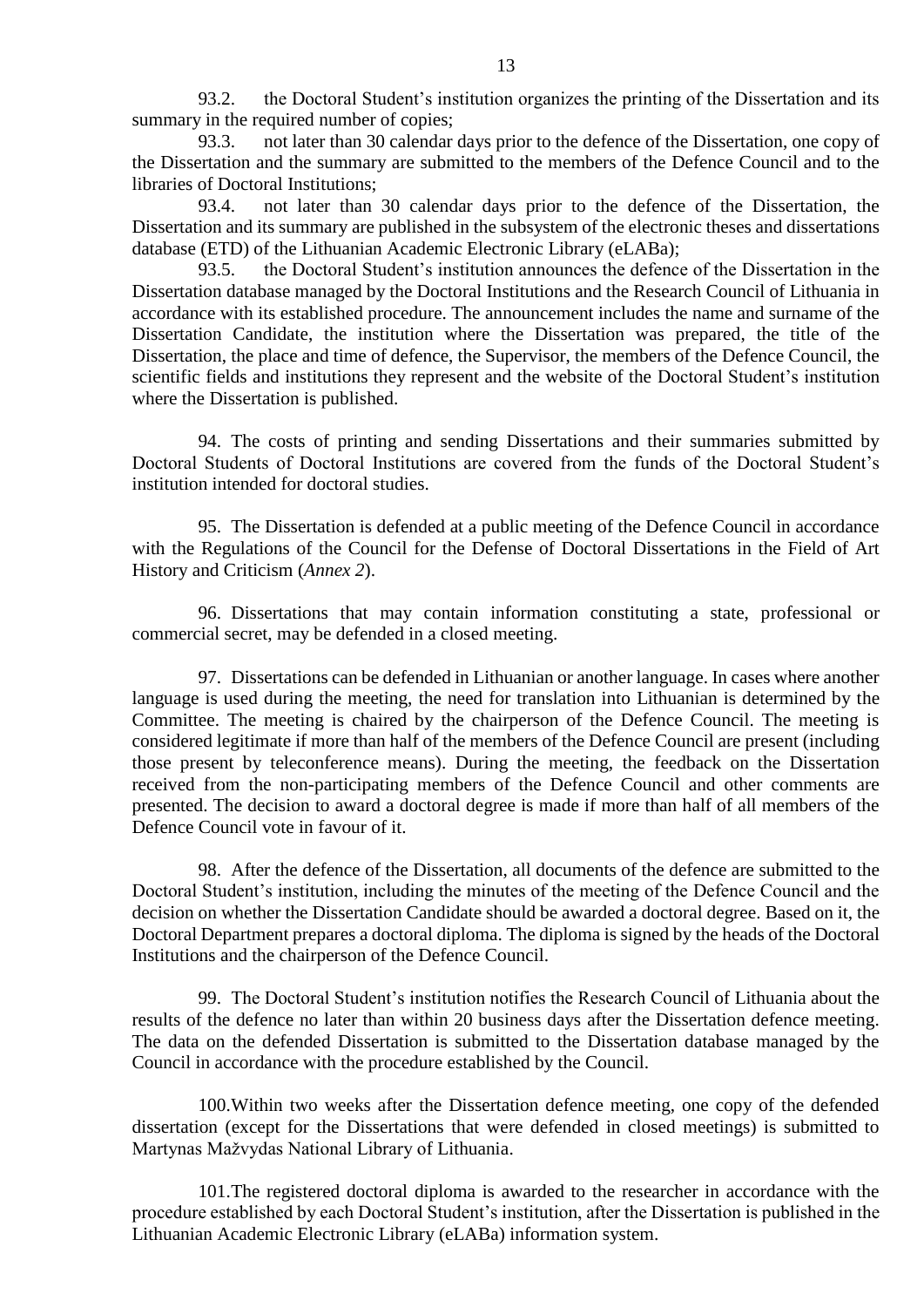102.The file of the person who defended the doctoral Dissertation is stored with the Doctoral Student's institution for a period of one year, after which it is transferred to the archive of the Doctoral Student's institution. The file must include the following:

102.1. the application for admission to doctoral studies with the annexes specified in the competition for admission to doctoral studies;

102.2. the learning agreement;

102.3. documents related to the appointment of the Supervisor and Advisers of the Doctoral Student;

102.4. the Doctoral Student's work plan;

102.5. the Doctoral Student's assessment documents;

102.6. the orders of the head of the Doctoral Institution or the person authorized by him/ her (regarding the payment of the scholarship, postponement of the terms of the doctoral study curriculum, etc.);

102.7. the Doctoral Student's examination reports;

102.8. the list of the Doctoral Student's scientific papers published and accepted for publication and copies of these papers;

102.9. the decision on termination of the doctoral studies – if the Doctoral Student was expelled from doctoral studies due to the results of the assessment or other reasons or did not submit a Dissertation for defence by the end of the doctoral studies;

102.10. the submission of the Committee to defend the doctoral Dissertation together with the accompanying documents;

102.11. the documents on the formation of the Defence Council;

102.12. the minutes of the meeting of the dissertation Defence Council and the decision on awarding the doctoral degree;

102.13. the copy of the doctoral diploma.

103.If the Defence Council decides that the doctoral degree should not be awarded, the revised and/ or supplemented Dissertation may be submitted for defence not earlier than after one year. In this case, the doctoral degree shall be obtained externally in accordance with the requirements of Chapter IX of these Regulations. If the fact of scientific misconduct (plagiarism and other violations of academic ethics and procedures) is established, the Dissertation may not be defended.

104.If the Dissertation is submitted before the end of the doctoral studies but the Doctoral Student is not able to defend it in time, the Dissertation may be defended in the usual manner within 12 months after the end of the doctoral studies. The Dissertations not defended during this period are defended externally, in accordance with the requirements of Chapter IX of these Regulations.

105.A Dissertation defended in time is a Dissertation defended no later than one year after the end of the doctoral studies.

## **IX. ACQUIRING A DOCTORAL DEGREE EXTERNALLY**

106.A person with a master's degree or an equivalent higher education degree (hereinafter referred to as the External Student) may pursue a doctoral degree externally. The External Student must have prepared a Dissertation; announced the most important results of the Dissertation in at least two papers published in peer-reviewed scientific publications referred to in sub-paragraph 85.2 of these Regulations or published a scientific monograph without any co-authors and presented the results of his/ her research at international scientific events.

107.The application addressed to the head of the Doctoral Institution for permission to defend the doctoral Dissertation externally is submitted to the Doctoral Department. The application must be accompanied by:

107.1. the manuscript of the dissertation or the published scientific monograph;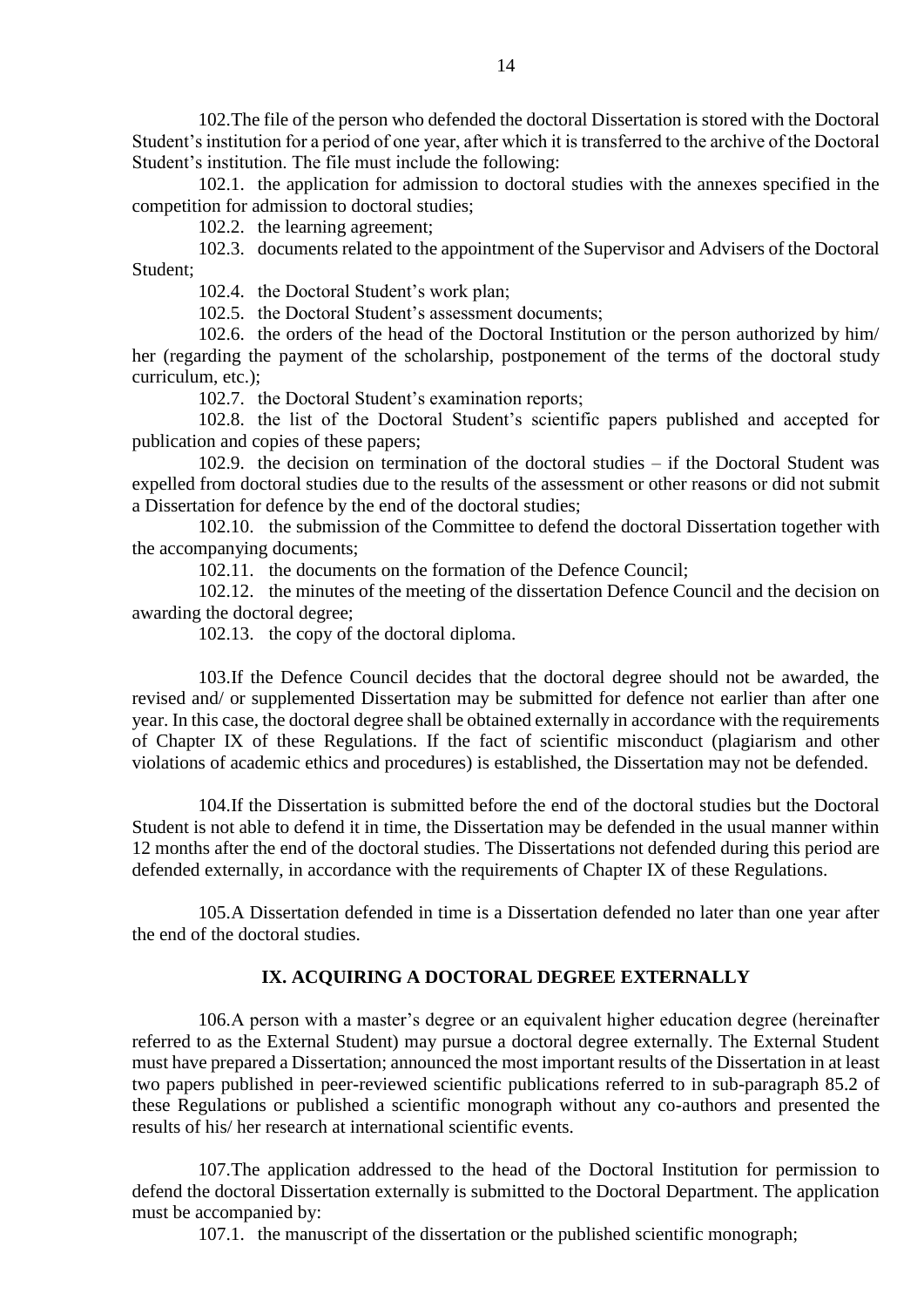107.2. a list of scientific publications and their electronic copies;

107.3. a list of international scientific events where the results of the research were presented;

107.4. a diploma certifying the master's or equivalent degree, its annex/ supplement (originals and copies, the originals are returned immediately); a certificate issued by the Centre for Quality Assessment in Higher Education on the recognition of higher education degree obtained abroad;

107.5. the copies of the reports of approved doctoral examinations (if any) or extracts thereof;

107.6. a description of personal, scientific and creative activities;

107.7. a copy of an identity document.

108.The head of the Doctoral Institution or the person authorized by him/ her forwards the application and the accompanying documents to the Committee. The Committee determines whether the submitted documents meet the requirements of paragraphs 19–21, 37 of the Regulations for Doctoral Studies<sup>4</sup>. If the documents meet the requirements, at least two experts are appointed to assess the readiness of the Dissertation. Such experts may include researchers from Doctoral Institutions, other research institutions and social partners. The experts provide their conclusions within one month of the submission of the Dissertation/ scientific monograph.

109.After receiving the conclusions, the Committee, no later than three months after the submission of the application, convenes a meeting which is also attended by the External Student. Upon hearing the experts and the External Student, the Committee decides, in accordance with the requirements of these Regulations, whether the External Student's Dissertation meets the requirements for a doctoral Dissertation. In the event of a positive decision, the Committee, in accordance with the procedure laid down in these Regulations for Doctoral Studies:

109.1. presents the External Student's Adviser who acts as the Supervisor of the External Student to the head of the Doctoral Institution to which the application of the External Student was addressed or a person authorized by him or her for their approval; if the person seeking to obtain a doctoral degree externally is someone who has already studied for a doctoral degree but has not submitted a Dissertation, the Committee may appoint the former doctoral Supervisor or another person as his/ her adviser;

109.2. decides on accepting the doctoral study examinations already passed by the External Student, determines which other doctoral examinations and by when must be passed by the External Student;

109.3. forms an examination committee (committees);

 $\overline{a}$ 

109.4. assigns the date for the defence of the Dissertation, which must be no later than one year after the date of the decision.

110.Examinations of the External Student are organized in accordance with Chapter VI of these Regulations, and the Dissertation is examined and defended in accordance with the requirements of Chapter VIII.

111.If the Committee decides that the Dissertation cannot be prepared for defence within one year of the decision, the External Student may submit an appeal, which is examined in accordance with the procedure established in paragraph 79 of these Regulations. If the negative decision of the Committee is approved, the External Student may re-apply for the defence of the Dissertation not earlier than after one year.

112.The External Student covers only the costs of the Doctoral Institution that are directly related to the acquisition of the doctoral degree.

<sup>4</sup> Order No. V-149 of 8 March 2017 on the Approval of Regulations for Doctoral Studies of the Minister of Education and Science of the Republic of Lithuania.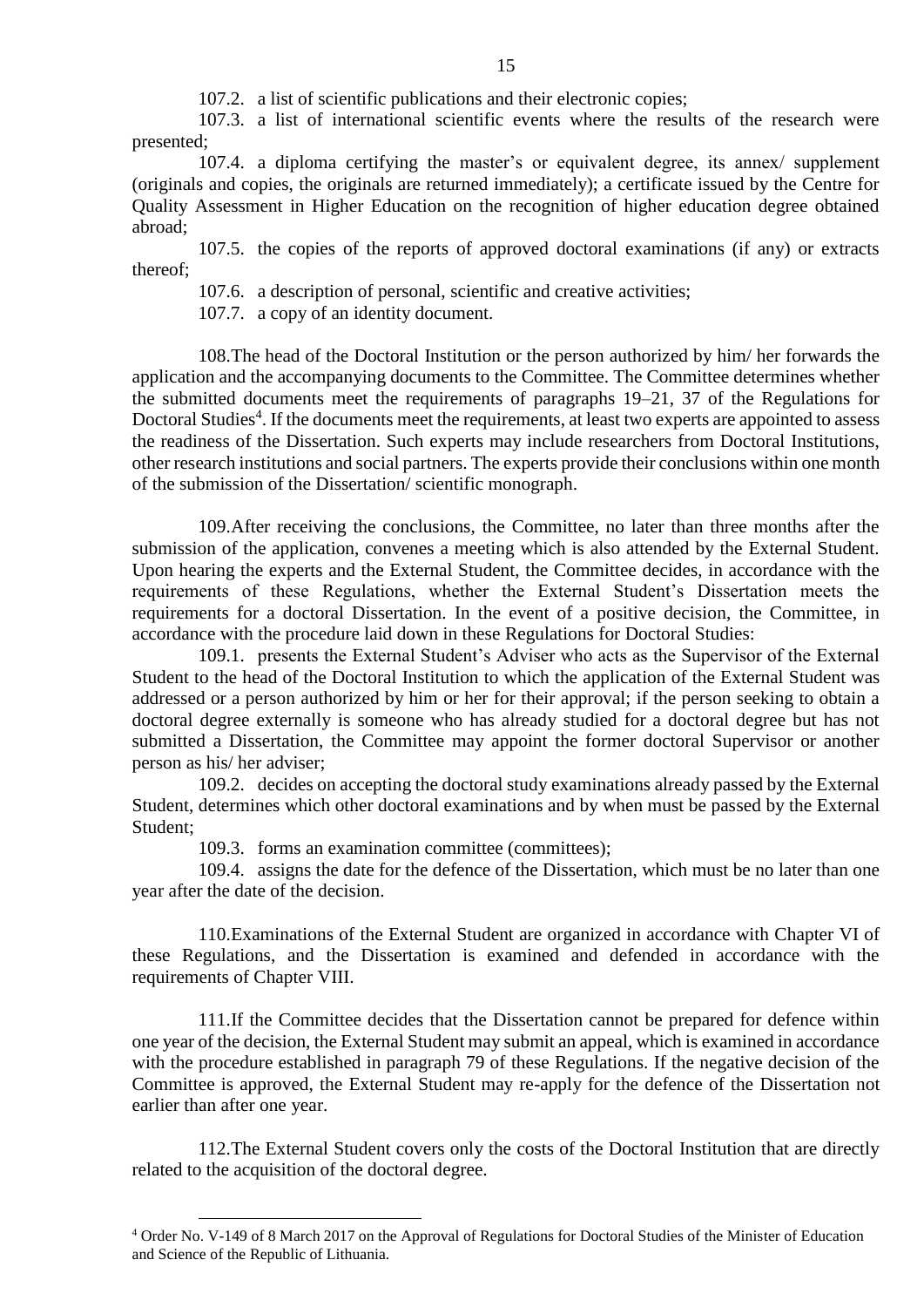### **X. GRANTING AND REVOCATION OF THE DOCTORAL DEGREE**

113.The doctoral degree is awarded to the individual who defends their dissertation and the diploma is issued by the Doctoral Institution.

114.The form of the doctor's diploma and the procedure for the production, records and registration and issuing of diploma forms is established by the Minister of Education and Science.

115.Appeals regarding the non-awarded degrees are examined in accordance with the procedure set out in paragraph 79 of these Regulations. In accordance with the procedure established by the legislation, complaints regarding the non-awarded doctoral degrees may be submitted to the Ombudsperson for Academic Ethics and Procedures.

116.The Doctoral Student's institution may revoke the decision to award the degree (including the degrees awarded before the entry into force of these Regulations):

- 116.1. when the fact of scientific misconduct is established;
- 116.2. when the doctoral degree is awarded in breach of these Regulations.

117.The Doctoral Student's institution revokes the decision to award the degree when the Ombudsperson for Academic Ethics and Procedures makes a binding decision to do so. The Ombudsperson for Academic Ethics and Procedures may also order the university to revoke the decision to award a degree made prior to the entry into force of these Regulations.

118.If the institution that awarded the degree was liquidated, the Research Council of Lithuania decides on the invalidation of the awarded degree.

### **XI. FUNDING OF DOCTORAL STUDIES**

119.Doctoral studies are funded using the allocations from the state budget, state investment programs and state investment projects, income received as tuition fees, as well as income from economic, scientific activities and services, programme-based and competition-based funding for research, state, international funding and funds provided by foreign funds and organizations, other legitimate funds.

120.Funds for doctoral scholarships, remuneration for the work of members of the Defence Council, Supervisors and Advisers of Doctoral Students (except for External Students) and their social insurance, research of the Doctoral Students (if possible, publication of papers of Doctoral Students in international publications), copies of dissertations and their summaries, as well as other expenses related to the granting of doctoral degrees are provided for in the budget estimation programs implemented by the Doctoral Institutions.

### **XII. ASSURANCE OF QUALITY OF THE DOCTORAL STUDIES**

121.The assurance of quality of the doctoral studies is regulated by the following external documents: Regulations for Doctoral Studies approved by the Minister of Education and Science of the Republic of Lithuania, resolutions of the Research Council of Lithuania and the following internal documents: Regulations on Doctoral Studies in the Field of Art History and Criticism, other internal documents and agreements.

122.To ensure internal quality assurance of doctoral studies in the field of art history and criticism, the Committee assesses of the quality of the doctoral studies in the field of art history and criticism at least once every three years, taking into account the following indicators:

122.1. *Efficiency and effectiveness.* The ratio between the Doctoral Students in the field of art history and criticism and prepared doctors of science, the research papers published by the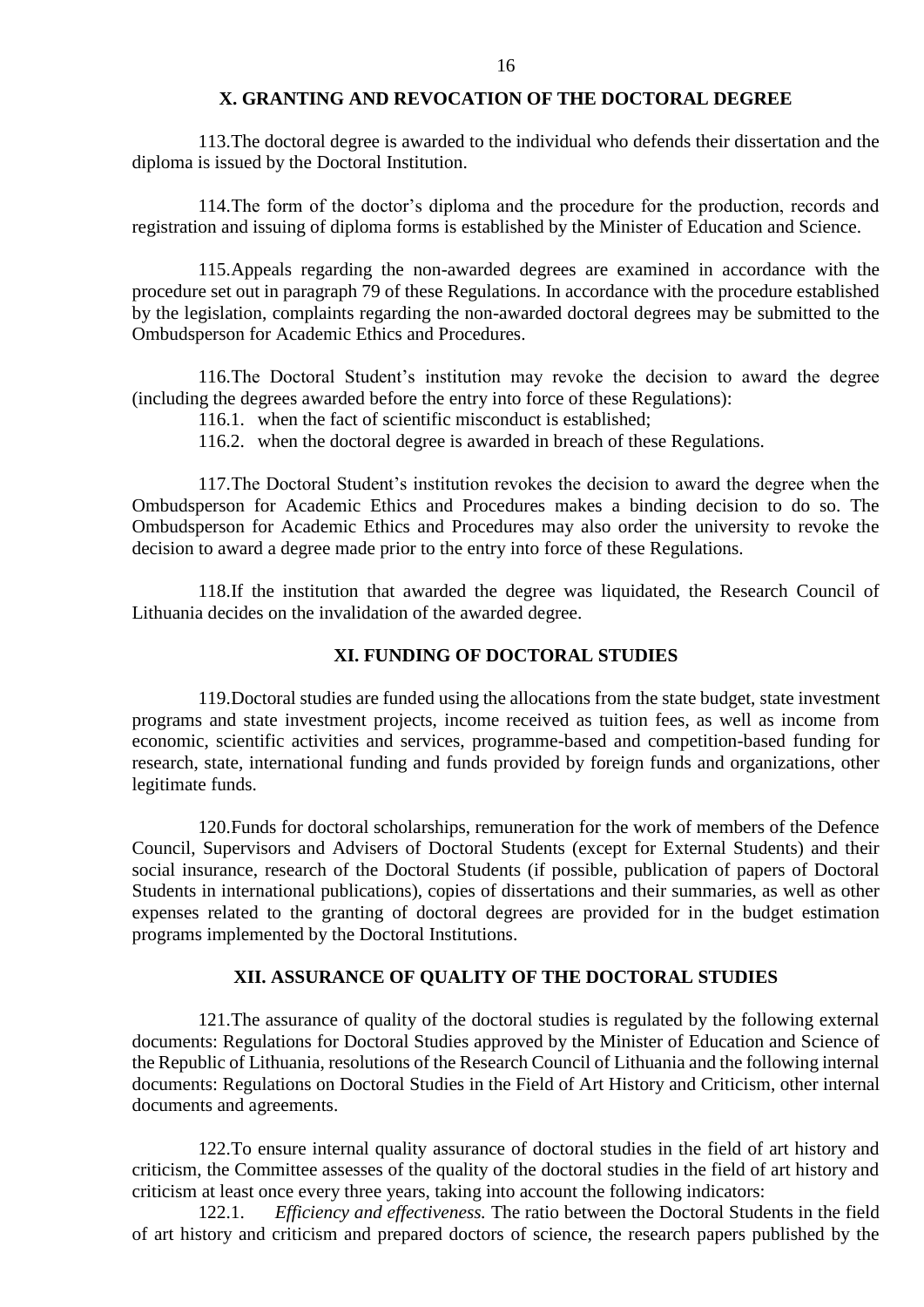Doctoral Students during the period of doctoral studies, the participation of Doctoral Students in research internships and conferences, the participation of Doctoral Students in research projects corresponding to the topics of their Dissertations, the employment and further career of Doctoral Students who have defended their Dissertations are assessed;

122.2. *Scientific resources*. The qualification of the researchers participating in the training of Doctoral Students in the field of art history and criticism must meet the established qualification requirements;

122.3. *Organization*. The training of Doctoral Students in the field of art history and criticism must be organized in a planned manner, by substantiating all stages of the process;

122.4. *Infrastructure.* Appropriate organizational and material preconditions must be created for high-quality doctoral studies in the field of art history and criticism and for the dissemination of scientific achievements of the Doctoral Students.

123.The Committee carries out the assessment in the following order:

123.1. it becomes acquainted with the self-analysis material submitted by the administrators of the Doctoral Institutions responsible for the process of doctoral studies in the field of art history and criticism;

123.2. it visits each Doctoral Institution:

123.2.1. discusses with the employees and researchers responsible for the doctoral process (the discussion process is as follows: process of admission, process of studies, procedures for graduation with a doctoral degree, typical problems and areas for improvement);

123.2.2. it discusses with the Doctoral Students (the discussion process is as follows: reasons for choosing the doctoral studies, process of the doctoral studies, scientific supervision, organization and provision of material related to the studies, typical problems and areas for improvement);

123.2.3. on the basis of the obtained qualitative and quantitative information, it evaluates the *efficiency and effectiveness, scientific resources, organization and infrastructure* of doctoral studies in the field of art history and criticism at the Doctoral Institutions.

123.3. it provides summarized conclusionson how to improve the quality of doctoral studies to the Senate/Research Council of the Doctoral Institutions and the Heads of the Doctoral Institutions.

\_\_\_\_\_\_\_\_\_\_\_\_\_\_\_\_\_\_\_\_\_\_\_\_\_\_\_\_\_\_\_\_\_\_\_\_\_\_\_\_\_\_\_\_\_\_\_\_\_\_\_\_\_\_\_\_\_\_\_\_\_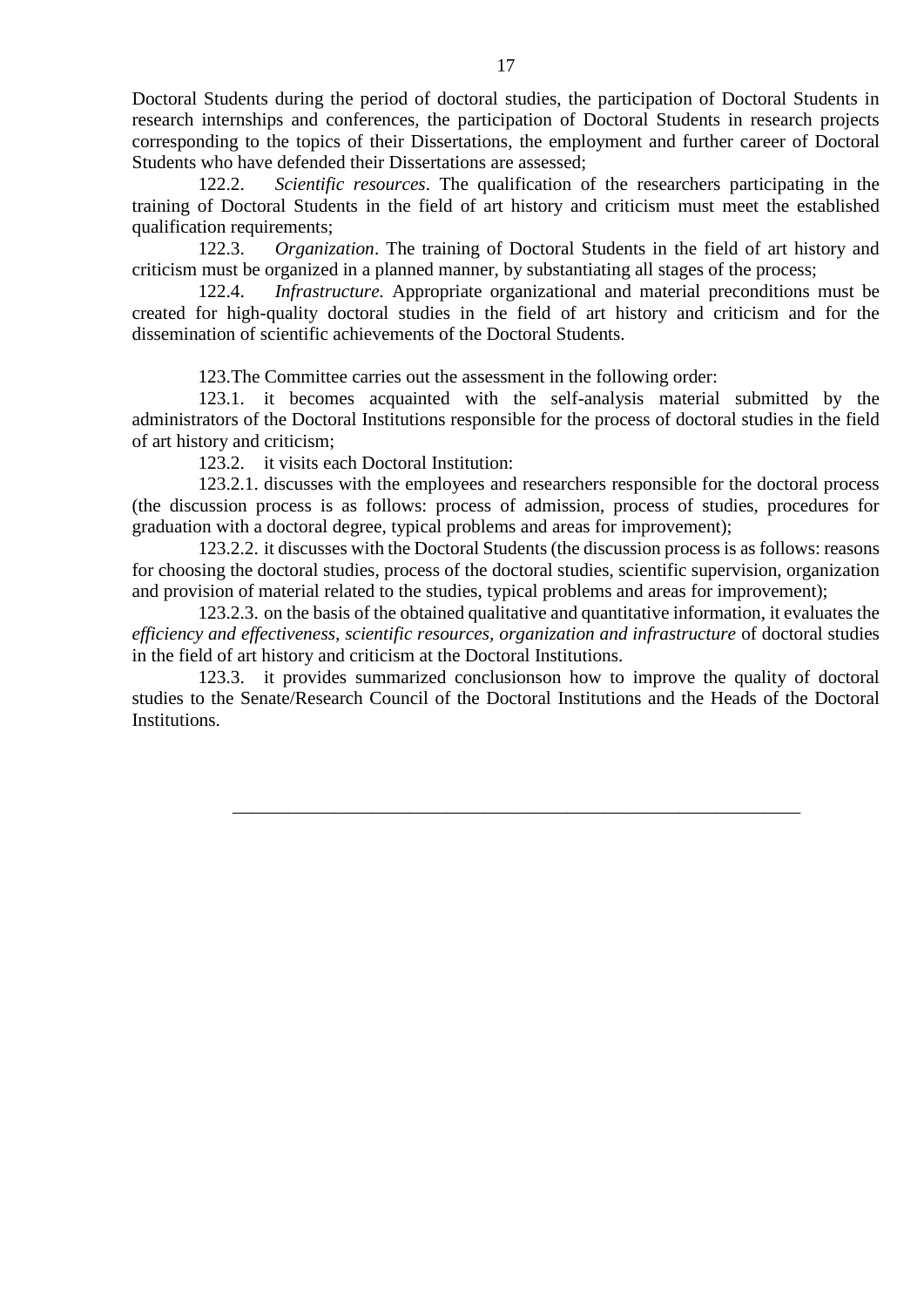Annex 1 to the Regulations for Doctoral Studies in the Humanities Field of Art History and Criticism of Vilnius Academy of Arts, Lithuanian Institute of Cultural Research and Lithuanian Academy of Music and Theatre

## **REQUIREMENTS FOR THE DOCTORAL DISSERTATION**

1. The doctoral Dissertation in the field of art history and criticism consists of the following: the text of the Dissertation, a summary and the copies of scientific publications on the topic of the Dissertation by the person submitting the Dissertation for defence (hereinafter referred to as the Dissertation Candidate).

2. A scientific monograph written by the Dissertation Candidate without any co-authors may also be submitted as a doctoral Dissertation. A summary of the monograph must be provided. In this case, other scientific publications may be provided if they are required to present the topic of the Dissertation.

3. The volume of the text of the Dissertation text is from 6 to 15 author's sheets (one author's sheet is 40,000 characters).

4. Together with the Dissertation the Dissertation Candidate must also provide a list of scientific publications on the topic of the Dissertation, a list of scientific conferences where the results of the Dissertation research were presented, and a description of personal, scientific and creative activities.

5. Main parts of the Dissertation:

5.1. Introduction. It contains the substantiation of the problem, purpose and tasks of the research, description of relevance of the work, scientific novelty and presentation of the defence statements of the Dissertation. Worldwide research on the topic of the Dissertation and the contribution of the author to the issues examined are reviewed. The applied research methods, their expediency, reliability and limits of application are presented.

5.2. Body of the Dissertation. It must substantiate the reliability of the research, the relationship with the data of other researchers, and discuss other aspects that the Dissertation Candidate considers to be important.

5.3. Conclusions. They must summarize the results of the research, reflect the defence statements of the Dissertation and provide solutions to the tasks or problems presented in the introduction of the Dissertation.

5.4. List of used (quoted) literature, the list of archival sources, if required, is provided separately.

5.5. Annexes.

5.6. Acknowledgements may be included before the Introduction.

6. The Doctoral Student must prepare a detailed summary of the Dissertation:

6.1. it must include the definition of the problem investigated, the purpose and tasks of the research, a description of relevance of the work, scientific novelty and presentation of the defence statements of the Dissertation. The applied methods of research, the most important results and their conclusions defended by the Doctoral Student are presented.

6.2. At the end of the summary, a list of the Dissertation Candidate's scientific publications on the topic of the Dissertation, indicating the title of the journal (publication), year, volume, pages and co-authors, as well as a list of papers on the topic of the Dissertation presented at scientific events must be included. The information about the Dissertation Candidate presented in the summary must

18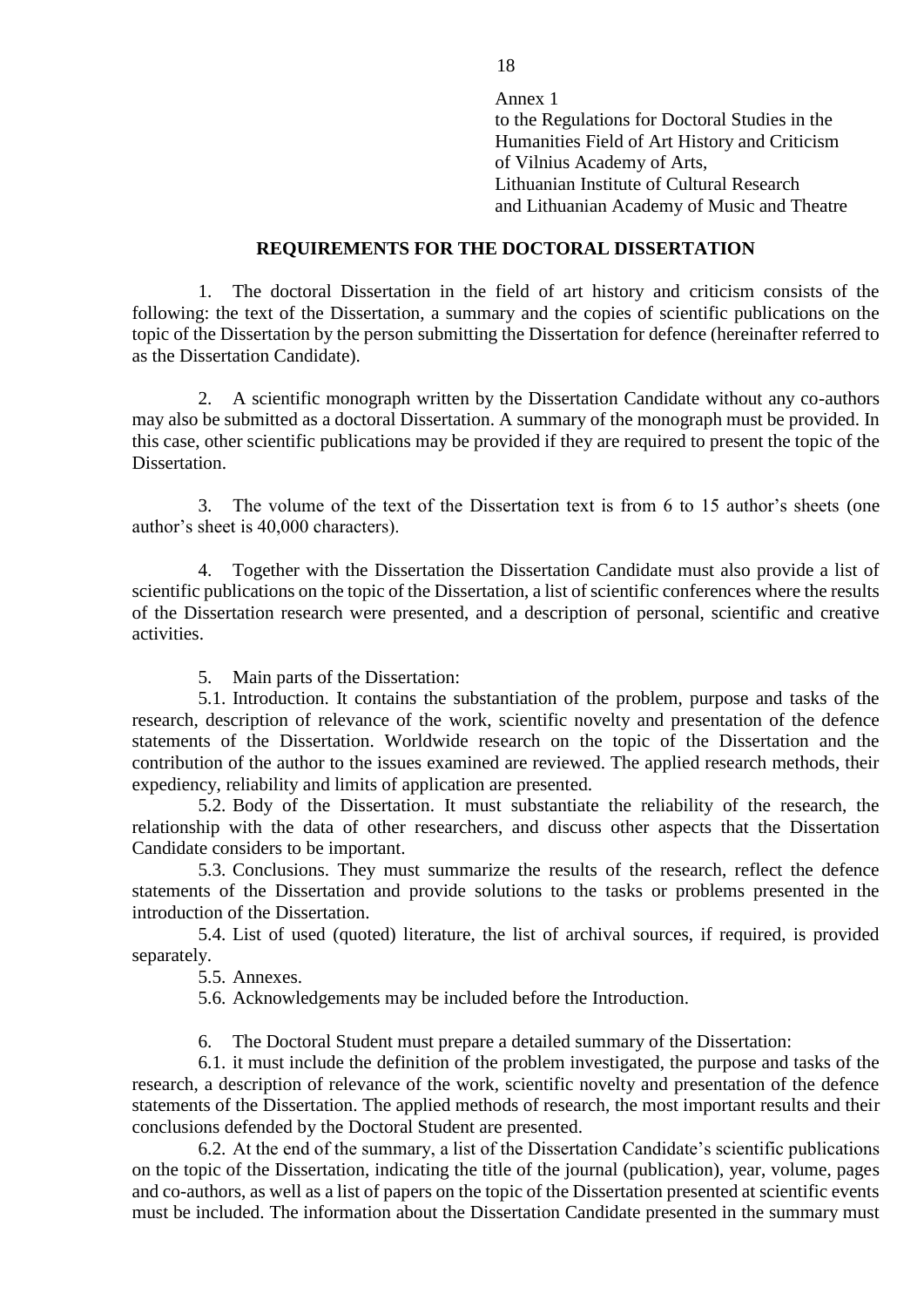include details on his/ her higher education studies, acquired degrees, professional activities, internships in foreign research and study institutions.

- 7. The first part of the cover page of the Dissertation must include the following:
- 7.1. institution where the doctoral Dissertation is defended;
- 7.2. name and surname of the Dissertation Candidate;
- 7.3. title of the Dissertation;
- 7.4. words "Doctoral dissertation";
- 7.5. field of studies and area of studies, code of the area of studies;

7.6. place (city) and year.

8. The second part of the cover page of the Dissertation must include the following:

8.1. period and place of preparation of the Dissertation and the legal basis for the exercise of doctoral law;

8.2. if the Dissertation is defended externally, the words "Dissertation defended externally" must be added;

8.3. Supervisor and Adviser (s) of the Dissertation Candidate, if any. Information on the Supervisor and Adviser (s) must be presented in the following order: current pedagogical/ scientific position, degree, name, surname, workplace (full name), field and area of science and its code. If the Supervisor of the Dissertation Candidate was replaced, the previous Supervisor and the period of his/ her work must also be indicated. If the Supervisor or Adviser of the Dissertation Candidate is a foreign researcher, his/ her country must be indicated next to his/ her workplace.

9. The first part of the cover page of the summary of the Dissertation must include the following:

9.1. institution where the doctoral Dissertation is defended;

- 9.2. name and surname of the Dissertation Candidate;
- 9.3. title of the Dissertation;
- 9.4. words "Summary of Doctoral Dissertation";
- 9.5. field of studies and area of studies, code of the area of studies;
- 9.6. place (city) and year.

10. The second part of the cover page of the summary of the Dissertation must include the following:

10.1. period and place of preparation of the Dissertation and the legal basis for the exercise of doctoral law;

10.2. if the Dissertation is defended externally, the words "Dissertation defended externally" must be added;

10.3. Supervisor and Adviser (s) of the Dissertation Candidate, if any. Information on the Supervisor and Adviser (s) must be presented in the following order: current pedagogical/ scientific position, degree, name, surname, workplace (full name), field and area of science and its code. If the Supervisor of the Dissertation Candidate was replaced, the previous Supervisor and the period of his/ her work must also be indicated. If the Supervisor or Adviser of the Dissertation Candidate is a foreign researcher, his/ her country must be indicated next to his/ her workplace;

10.4. title of the Dissertation Defence Council;

10.5. chairperson and members of the Dissertation Defence Council. Information on the members of the Council must be presented in the following order: current pedagogical position, degree, name, surname, workplace (full name), field and area of science and its code. If a members of the Council is a foreign researcher, his/ her country must be indicated next to his/ her workplace;

10.6. date and place of defence of the Dissertation (including the address);

10.7. institutions in the libraries of which the Dissertation can be reviewed.

11. If the doctoral Dissertation or its summary is written in a foreign language, the second cover page in Lithuanian must also be added.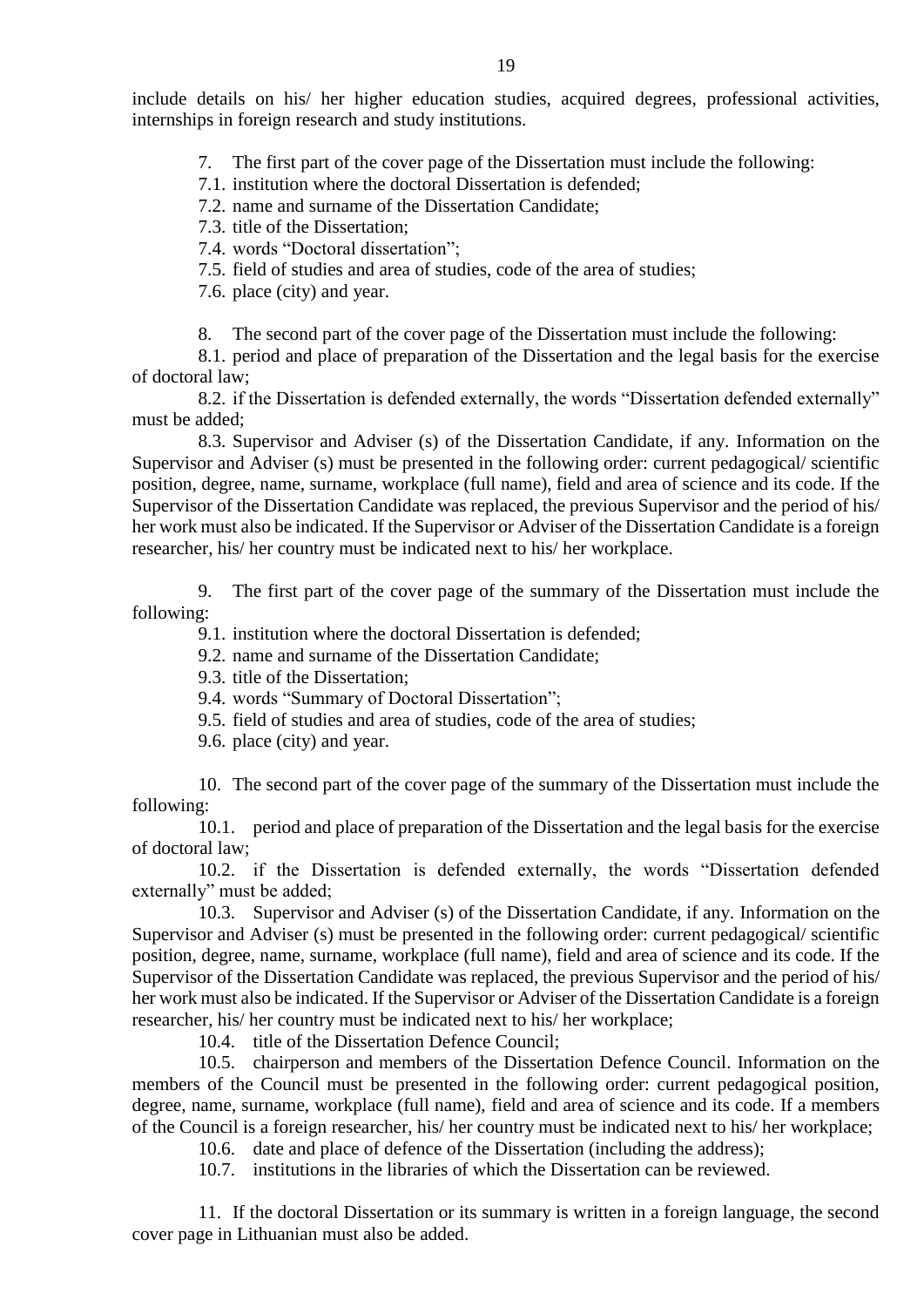Annex 2 to the Regulations for Doctoral Studies in the Humanities Field of Art History and Criticism of Vilnius Academy of Arts, Lithuanian Institute of Cultural Research and Lithuanian Academy of Music and Theatre

## **REGULATIONS FOR THE DEFENSE OF DOCTORAL DISSERTATIONS**

1. These Regulations establish the rules of procedure of the council for the defence of doctoral Dissertations in the field of art history and criticism (hereinafter referred to as the Defence Council) formed in accordance with the Regulations for Doctoral Studies approved by the order No. V-149 of 8 March 2017 of the Minister of Education and Science of the Republic of Lithuania. The doctoral Dissertation is defended and the degree is awarded by the Defence Council in the field of art history and criticism of Vilnius Academy of Arts, Lithuanian Institute of Cultural Research and Lithuanian Academy of Music and Theatre, which is formed when a specific Dissertation is defended, after it is completed and submitted for defence.

2. The documents of the Defence Council are handled and the meeting for the defence of the Dissertation is organized by the Doctoral Student's institution.

3. The work of the Defence Council is organized by the chairperson of the Council. He or she:

3.1. performs an advance examination of the file of the person defending the Dissertation (hereinafter referred to as the Dissertation Candidate) and makes sure that the file and all meeting documents (ballot papers, voting protocol form, etc.) are prepared;

3.2. examines the received feedback, which must be submitted during the meeting of the Board of Defence or instructs a member of the Board of Defence to do so;

3.3. makes sure that the proper preparations are made for the meeting (means for audio recording of the meeting, presentation of visual material and, if required, translation during the meeting);

3.4. chairs the meeting of the Defence Council;

3.5. signs the documents of the meeting of the Defence Council.

4. Member of the Defence Council:

4.1. performs an advance examination of the Dissertation submitted for defence and assesses whether it is an original scientific work summarizing the research carried out by the Doctoral Student examining the problem of the field of studies, and whether its content meets other requirements for a doctoral Dissertation;

4.2. assesses whether the scientific papers of the Dissertation Candidate were published in peer-reviewed scientific publications, and whether the most important results of the research were announced in these papers;

4.3. assesses whether the results of the research were presented at international scientific events.

5. Dissertations can be defended in Lithuanian or another language. In cases where another language is used during the meeting, the need for translation into Lithuanian is determined by the Committee. During the meeting, the feedback on the Dissertation received from the nonparticipating members of the Defence Council and other comments are presented. If the Board of Defence consists of three members, all its members must be present at the meeting of such Board of Defence. The decision to award a doctoral degree is made if more than half of all members of the Defence Council vote in favour of it.

20